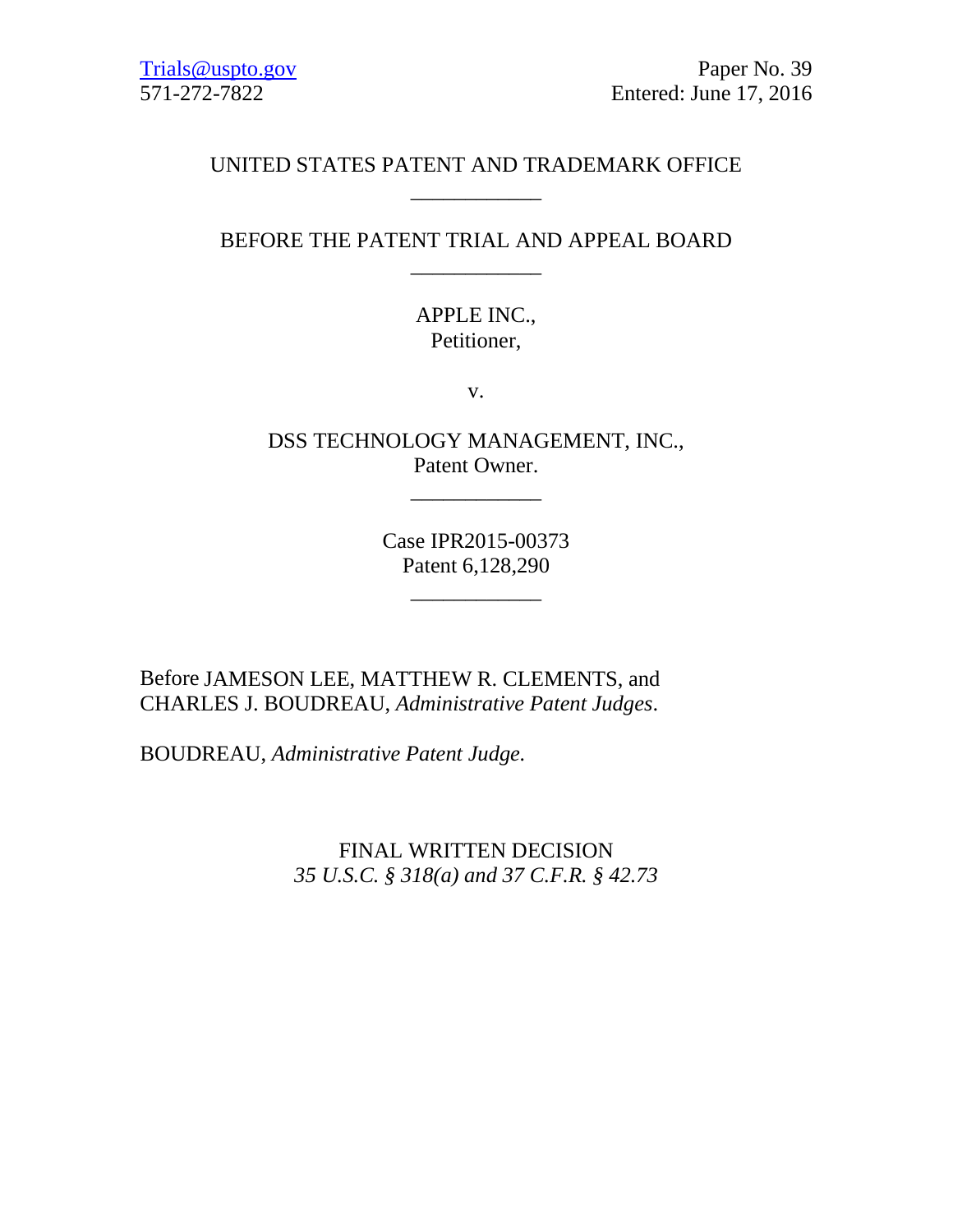#### I. INTRODUCTION

#### *A. Background*

Petitioner Apple Inc. ("Apple") filed a Petition (Paper 2, "Pet.") to institute *inter partes* review of claims 6, 7, 9, and 10 of U.S. Patent No. 6,128,290 to Carvey (Ex. 1001, "the '290 patent"). Patent Owner DSS Technology Management, Inc. ("DSS") filed a Preliminary Response (Paper 7, "Prelim. Resp."). On June 25, 2015, we instituted an *inter partes* review of claims 6, 7, 9, and 10 on two of three grounds of unpatentability presented in the Petition (Paper 8, "Dec.").

After institution of trial, DSS filed a Patent Owner Response (Paper 15, "PO Resp."). DSS also filed a Notice of Filing of Statutory Disclaimer, notifying us of a statutory disclaimer of claims 6 and 7 of the '290 patent, pursuant to 37 C.F.R. § 1.321(a), that DSS had filed on October 5, 2015 (Paper 18). Subsequently, Apple filed a Reply to DSS's Patent Owner Response (Paper 23, "Reply"). An oral hearing was held on March 15, 2016, and a transcript of the hearing is included in the record (Paper 38, "Tr.").

We have jurisdiction under 35 U.S.C. § 6(c). This Final Written Decision is issued pursuant to 35 U.S.C. § 318(a) and 37 C.F.R. § 42.73.

Based on the record before us, and for the reasons that follow, we determine that Apple has demonstrated, by a preponderance of the evidence, that each of claims 9 and 10 of the '290 patent is unpatentable. Further, because we treat DSS's statutory disclaimer of claims 6 and 7 as a request for adverse judgment as those claims (*see* 37 C.F.R. § 42.73(b); Paper 20), we additionally enter judgment against DSS with respect to claims 6 and 7 of the '290 patent.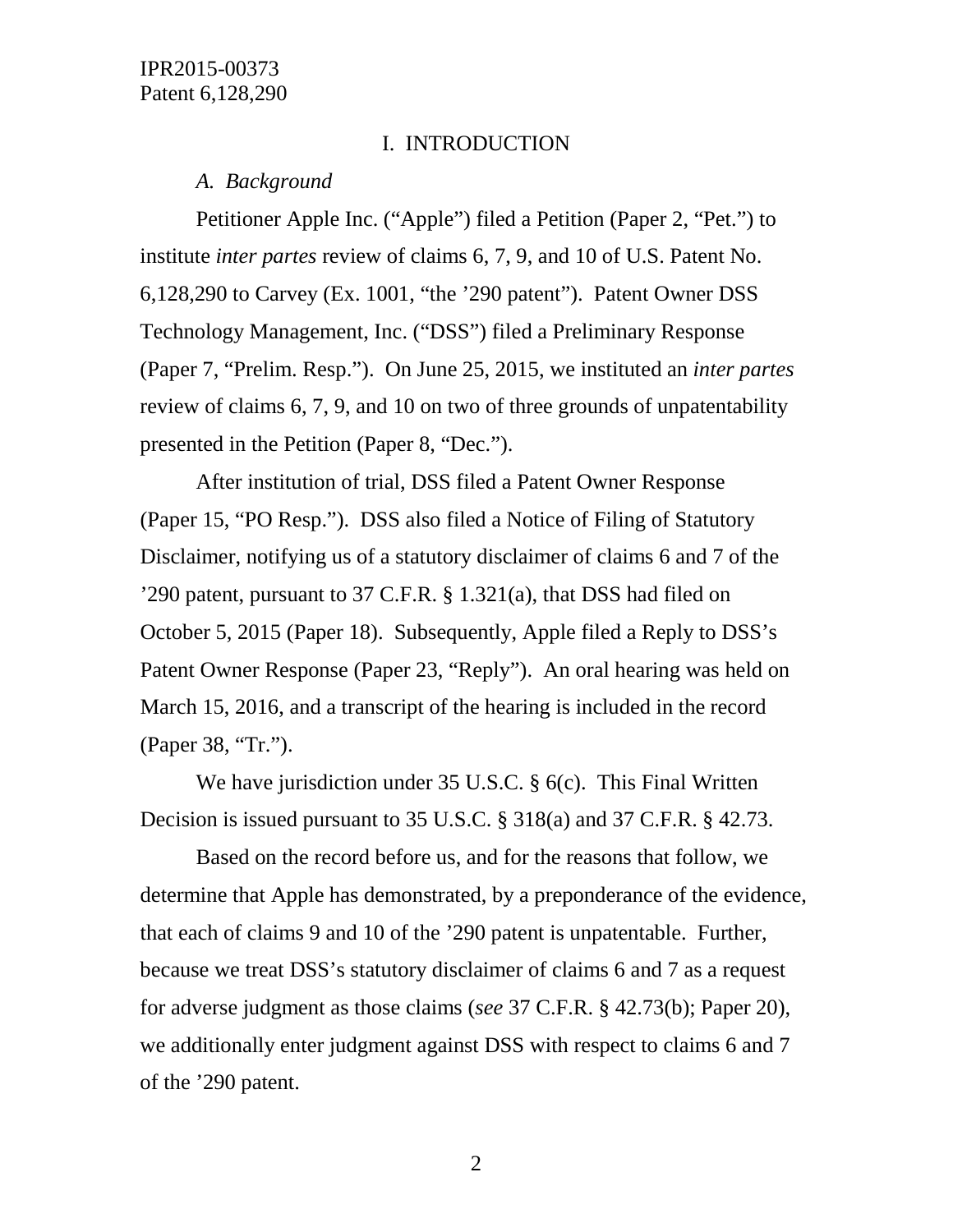## *B. Related Matters*

The '290 patent has been the subject of two district court actions: *DSS Technology Management, Inc. v. Apple, Inc.*, No. 5:14-cv-05330-LHK (N.D. Cal.), and *DSS Technology Management, Inc. v. Lenovo (United States), Inc.*, No. 6:14-cv-00525-JDL (E.D. Tex.). Pet. 2; Paper 5, 2. IPR2015-00369 also involves claims of the '290 patent and was argued together with this proceeding at the March 15, 2016, oral argument.

# *C. The Instituted Grounds*

We instituted a trial as to claims 6, 7, 9, and 10 of the '290 patent under 35 U.S.C. § 103(a) as unpatentable over U.S. Patent No. 5,241,542 to Natarajan et al. (Ex. 1003, "Natarajan") and U.S. Patent No. 4,887,266 to Neve et al. (Ex. 1004, "Neve"); and also as to claims 6 and 7 under § 103 over U.S. Patent No. 5,696,903 to Mahany. Dec. 11–21. As noted in Section I.A., *supra*, DSS subsequently disclaimed claims 6 and 7, leaving only claims 9 and 10 in trial on the single ground based on Natarajan and Neve.

# II. ANALYSIS

# *A. The '290 Patent*

The '290 patent, titled "Personal Data Network," issued October 3, 2000, from U.S. Patent Application No. 08/949,999 (Ex. 1005, 22–62, "the '999 application"). The '999 application was filed October 14, 1997, as a continuation-in-part of U.S. Patent Application No. 08/611,695 (Ex. 1006, 21–61, "the '695 application"), filed March 6, 1996, which matured into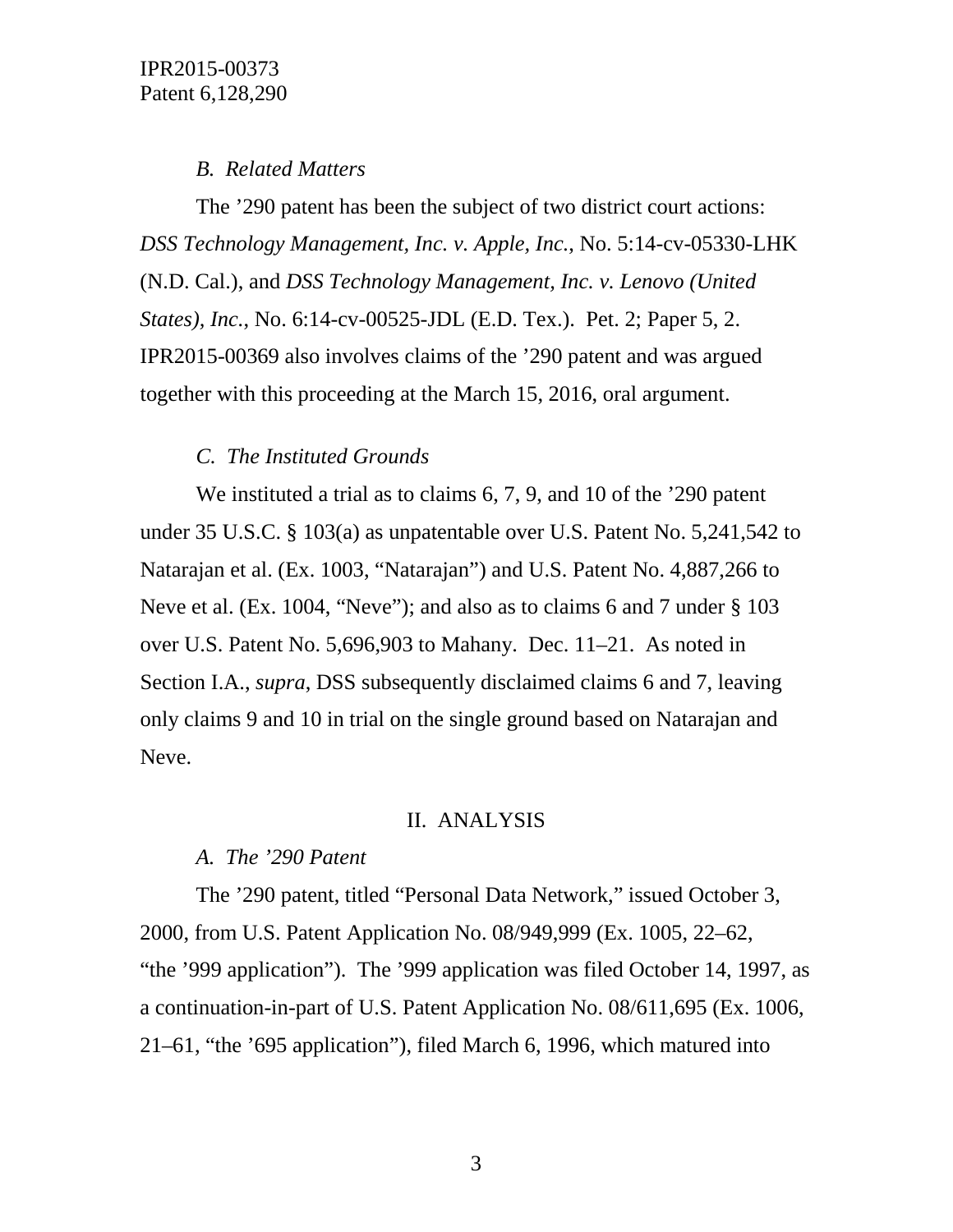U.S. Patent No. 5,699,357 (Ex. 2001, "the '357 patent"). *See* Ex. 1001, 1:6– 8.

The '290 patent relates to a data network for bidirectional wireless data communications between a host or server microcomputer unit and a plurality of peripheral units referred to as personal electronic accessories (PEAs). Ex. 1001, 1:11–14, 2:15–18. Among the objects of the invention is the provision of a data network that requires extremely low power consumption, "particularly for the peripheral units," avoids interference from nearby similar systems, and is relatively simple and inexpensive to construct. *Id.* at 1:33–34, 1:39–45. Figure 1 of the '290 patent, reproduced below, is illustrative of the described wireless data network system.



 $FIG. 1$ 

Figure 1 is a block diagram of a wireless data network system linking a server microcomputer, referred to as personal digital assistant (PDA) 11, with a plurality of peripheral units, or PEAs, 21–29. *Id.* at 2:42–44, 2:66– 3:15.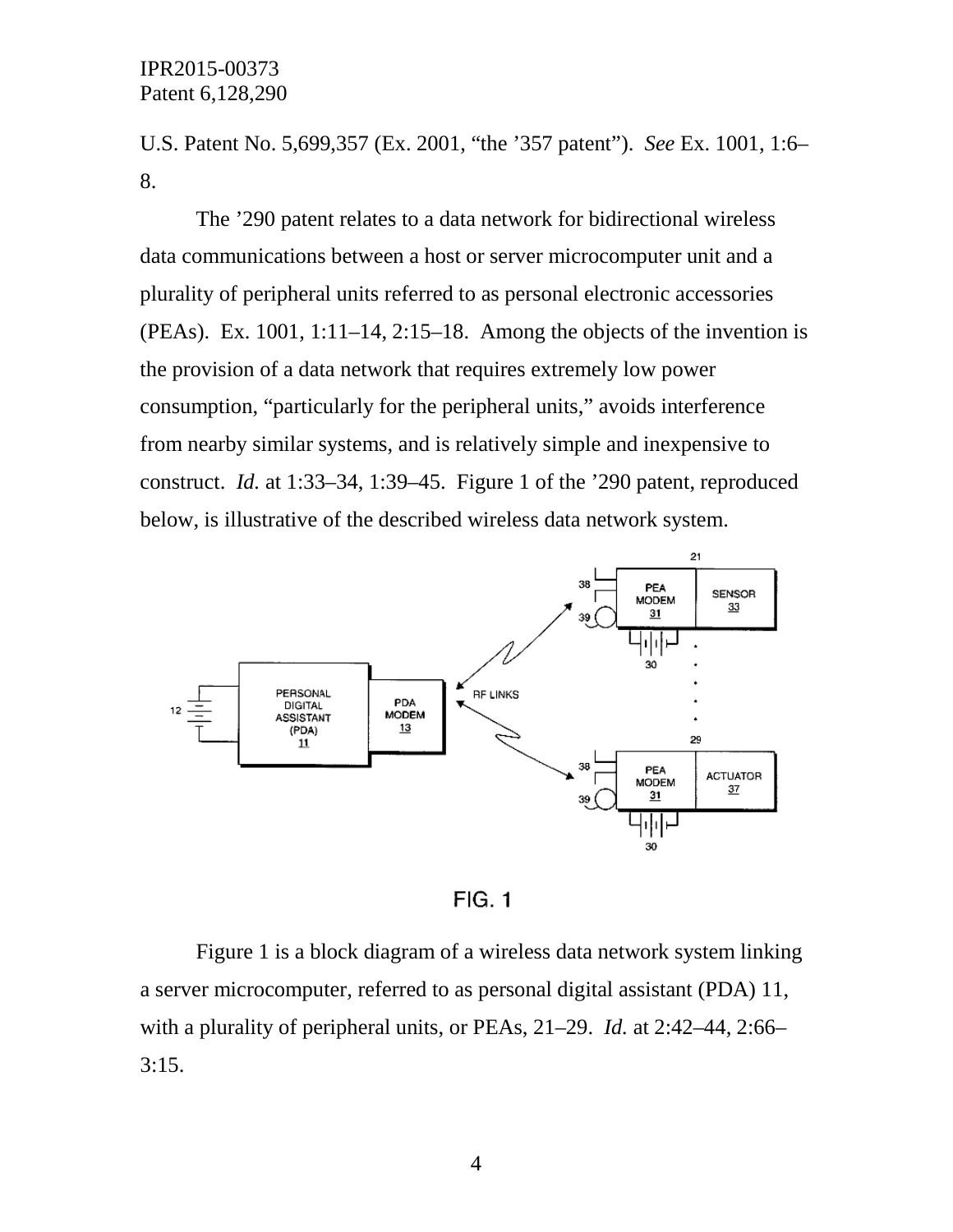According to the '290 patent, "the server microcomputer unit and the several peripheral units which are to be linked are all in close physical proximity, e.g., within twenty meters, to establish, with very high accuracy, a common time base or synchronization." *Id.* at 1:50–54. "Using the common time base, code sequences are generated which control the operation of the several transmitters in a low duty cycle pulsed mode of operation." *Id.* at 1:57–59. "The server and peripheral unit transmitters are energized in low duty cycle pulses at intervals which are determined by a code sequence which is timed in relation to the synchronizing information initially transmitted from the server microcomputer." *Id.* at 2:35–39. "The low duty cycle pulsed operation both substantially reduces power consumption and facilitates the rejection of interfering signals." *Id.* at 1:59– 61. "In the intervals between slots in which a PEA is to transmit or receive, all receive and transmit circuits are powered down." *Id.* at 4:6–8.

### *B. Illustrative Claim*

Independent claim 9 is reproduced below. Claim 10 depends directly from claim 9.

9. A data network system for effecting coordinated operation of a plurality of electronic devices, said system comprising:

a server microcomputer unit, said server unit including an oscillator for establishing a time base;

a plurality of peripheral units which provide either input information from the user or output information to the user, and which are adapted to operate within about 20 meters of said server unit;

said server microcomputer incorporating an RF transmitter controlled by said oscillator for sending commands and synchronizing information to said peripheral units, said synchronizing information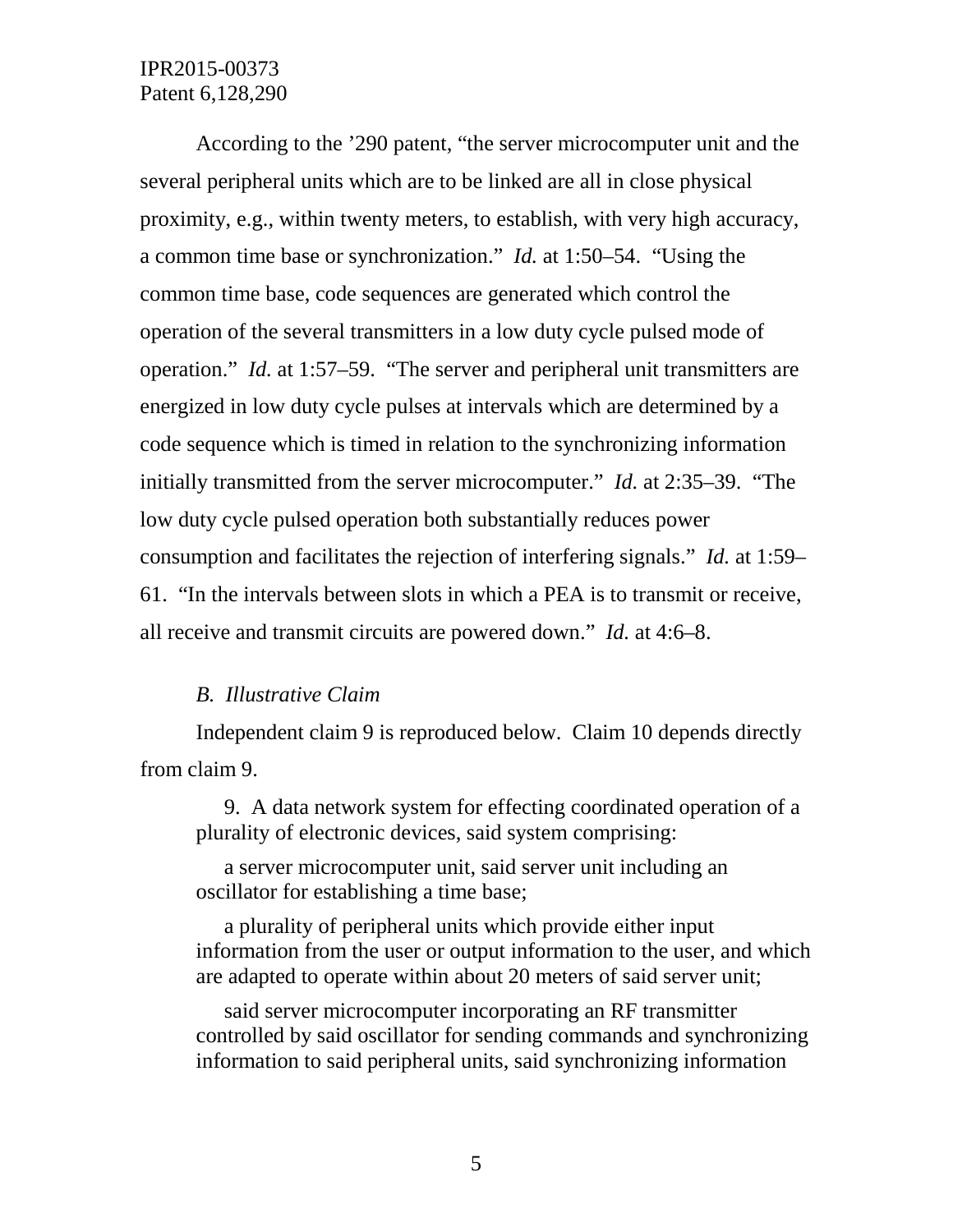> being carried by time spaced beacons characteristic of the particular server unit;

said peripheral units each including an RF receiver for detecting said commands and synchronizing information and including also a local oscillator, each of said peripheral units being operative in a first mode to receive said beacons independently of synchronization of the respective local oscillator when that peripheral unit is in close proximity to said server unit and to determine from the server unit its characteristics, each of said peripheral units being operative in a second mode to synchronize the respective local oscillator with the server unit oscillator, each of said peripheral units also including an RF transmitter operative in a third mode for sending input information from the user to said server microcomputer,

said server microcomputer including a receiver for receiving input information transmitted from said peripheral units;

said server and peripheral transmitters being energized in low duty cycle RF bursts at intervals with said receivers being controlled by the respective oscillators.

Ex. 1001, 13:25–14:10.

#### *C. Claim Construction*

The '290 patent expired on March 6, 2016, twenty years from the filing date of the '695 application from which the '290 patent claims priority. 35 U.S.C. § 154(a)(2). We construe expired patent claims according to the standard applied by the district courts. *See In re Rambus Inc.*, 694 F.3d 42, 46 (Fed. Cir. 2012). Specifically, we apply the principles set forth in *Phillips v. AWH Corp.*, 415 F.3d 1303, 1312–17 (Fed. Cir. 2005) (en banc). "In determining the meaning of the disputed claim limitation, we look principally to the intrinsic evidence of record, examining the claim language itself, the written description, and the prosecution history, if in evidence." *DePuy Spine, Inc. v. Medtronic Sofamor Danek, Inc.*, 469 F.3d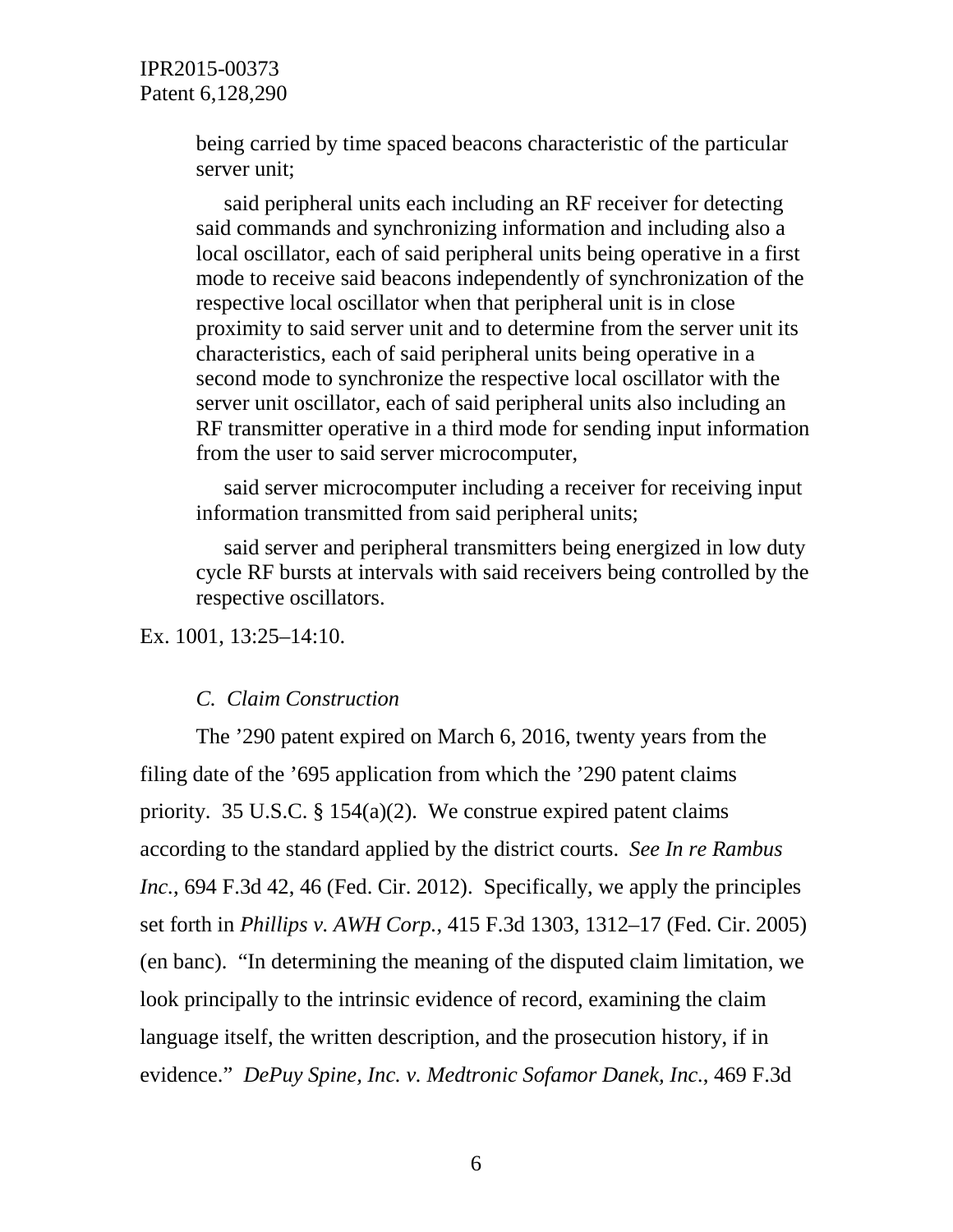1005, 1014 (Fed. Cir. 2006) (citing *Phillips*, 415 F.3d at 1312–17). Only those terms that are in controversy need to be construed, and only to the extent necessary to resolve the controversy. *Vivid Techs., Inc. v. Am. Sci. & Eng'g, Inc.*, 200 F.3d 795, 803 (Fed. Cir. 1999).

The words of a claim are generally given their ordinary and customary meaning, and that is the meaning the term would have to a person of ordinary skill at the time of the invention, in the context of the entire patent including the specification. *See Phillips*, 415 F.3d at 1312–13. Claims are not interpreted in a vacuum but are a part of and read in light of the specification. *See Slimfold Mfg. Co. v. Kinkead Indus., Inc.*, 810 F.2d 1113, 1116 (Fed. Cir. 1987). Although it is improper to read a limitation from the specification into the claims (*In re Van Geuns*, 988 F.2d 1181, 1184 (Fed. Cir. 1993)), the claims still must be read in view of the specification of which they are a part. *See Microsoft Corp. v. Multi-Tech Sys., Inc.*, 357 F.3d 1340, 1347 (Fed. Cir. 2004).

If the applicant for patent desires to be its own lexicographer, the purported definition must be set forth in either the specification or prosecution history. *CCS Fitness, Inc. v. Brunswick Corp.*, 288 F.3d 1359, 1366 (Fed. Cir. 2002). And such a definition must be set forth with reasonable clarity, deliberateness, and precision. *In re Paulsen*, 30 F.3d 1475, 1480 (Fed. Cir. 1994).

Apple asked us in its Petition to construe "local oscillator," as recited in claims 6 and 9 (Pet. 6–8); and DSS asked us in its Preliminary Response to construe "energized in low duty cycle RF bursts," also recited in claims 6 and 9 (Prelim. Resp. 19–20). DSS proposed, in particular, that the phrase "energized in low duty cycle RF bursts" be given its plain and ordinary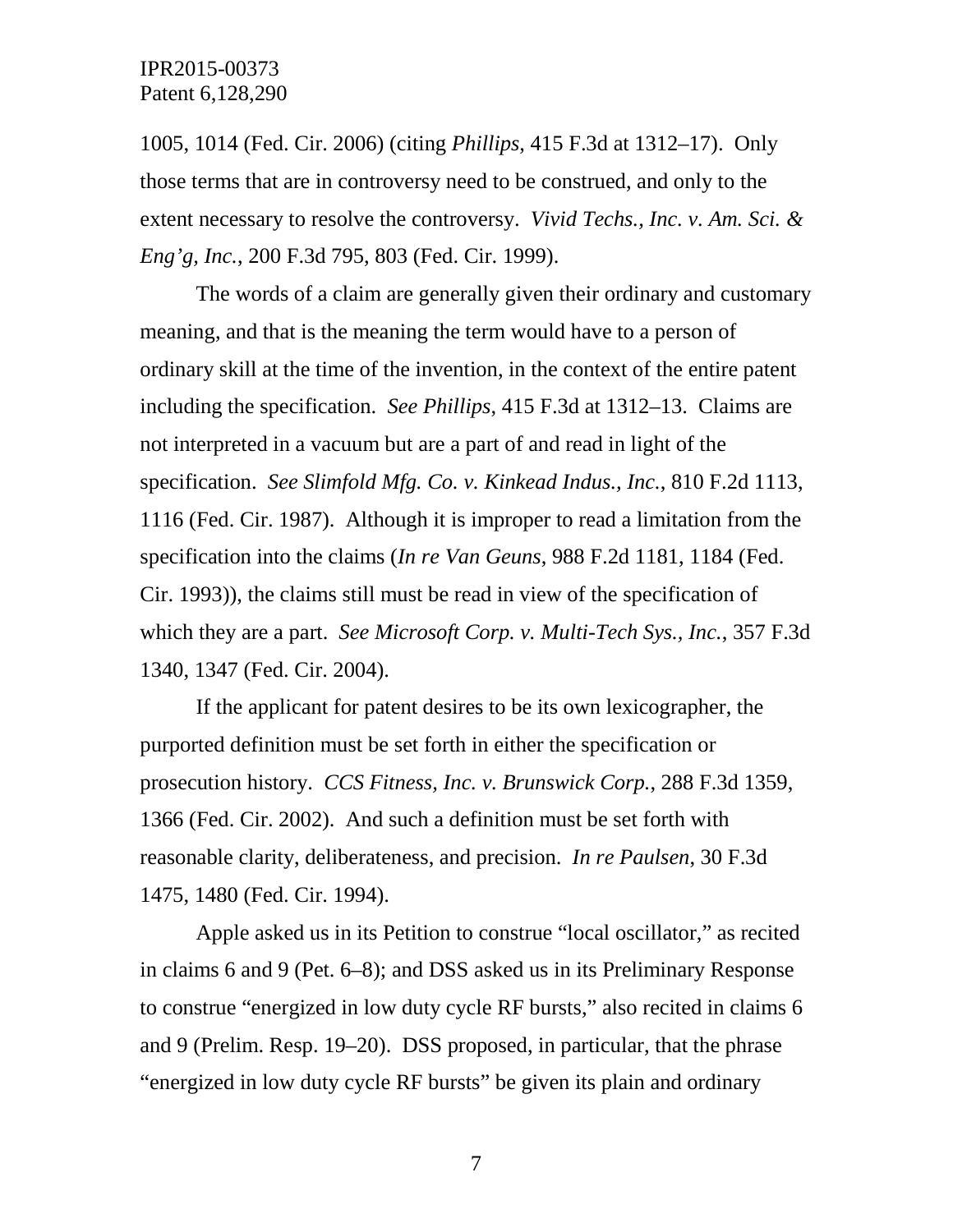meaning, or alternatively, in the event of any ambiguity, that it should be construed as "a pulsed operation that substantially reduces power consumption and facilitates the rejection of interfering signals." *Id.* (boldface and italics omitted).

In our Decision on Institution, we concluded that it was not necessary for our determination of whether to institute *inter partes* review of the challenged claims to construe expressly either "local oscillator" or "energized in low duty cycle RF bursts." Dec. 8–9. Because the '290 patent had not yet expired at the time of our Decision on Institution, we interpreted the claims under the broadest reasonable interpretation standard. Dec. 6–7; *see* 37 C.F.R. § 42.100(b); Office Patent Trial Practice Guide, 77 Fed. Reg. 48,756, 48,766 (Aug. 14, 2012); *In re Cuozzo Speed Techs., LLC*, 778 F.3d 1271, 1278–81 (Fed. Cir. 2015), *cert. granted sub nom. Cuozzo Speed Techs. LLC v. Lee*, 136 S. Ct. 890 (mem.) (2016).

Neither party now challenges our determination in the Decision on Institution that "local oscillator" does not require express construction. Based on DSS's Patent Owner Response, Apple's Reply, and the arguments presented at oral argument, however, the construction of the phrase "energized in low duty cycle RF bursts" is a central issue in this proceeding.

*"energized in low duty cycle RF bursts"*

Outside of the claims, the '290 patent recites the phrase "low duty cycle" four times, as emphasized below:

The data network disclosed herein utilizes *low duty cycle* pulsed radio frequency energy to effect bidirectional wireless data communication between a server microcomputer unit and a plurality of peripheral units . . . . By establishing a tightly synchronized common time base between the units and by the use of sparse codes, timed in relation to the common time base,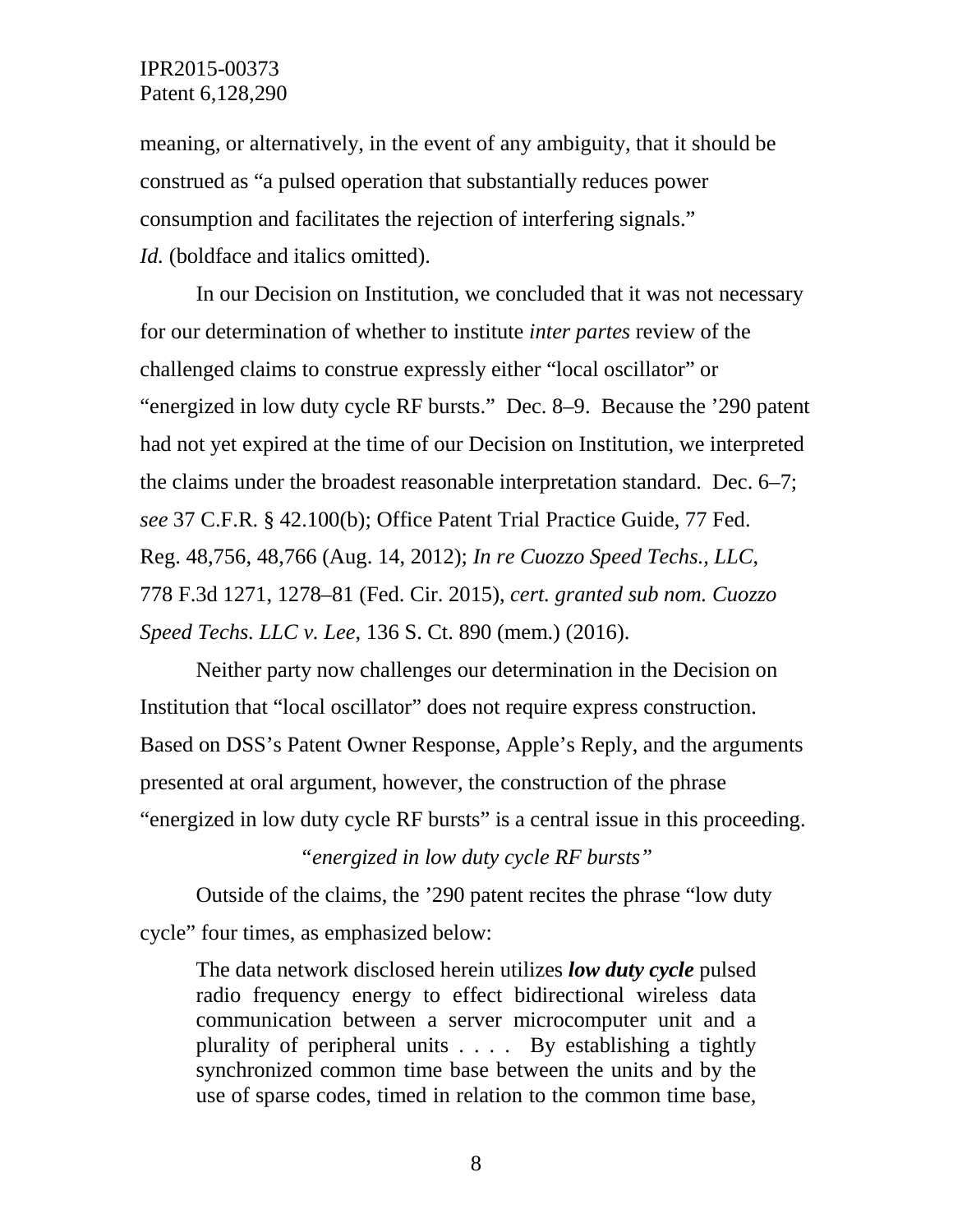low power consumption and avoidance of interference between nearby similar systems is obtained.

#### Ex. 1001, Abst.

Using the common time base, code sequences are generated which control the operation of the several transmitters in a *low duty cycle* pulsed mode of operation. The *low duty cycle* pulsed operation both substantially reduces power consumption and facilitates the rejection of interfering signals.

### Id*.* at 1:57–61.

The server and peripheral unit transmitters are energized in *low duty cycle* pulses at intervals which are determined by a code sequence which is timed in relation to the synchronizing information initially transmitted from the server microcomputer.

## *Id.* at 2:35–39.

In its Patent Owner Response, DSS contends that a person of ordinary skill in the art would have understood the "duty cycle" of the server transmitter as "the ratio of actual duration during which the server transmitter is energized to the total duration designated for outbound transmissions." *Id.* at 11 (emphasis omitted). DSS contends that understanding is consistent with deposition testimony provided by Apple's expert, Dr. Jack Duane Grimes (*Id.* at 11 (citing Ex. 2015 ("Grimes Depo. Tr."), 41:7–9 ("The low-duty cycle refers to the ratio of the time spent transmitting versus the time spent nontransmitting."), 31:10–12 ("Low-duty cycle tells you that most of the time there's nothing being sent. And when there is something being sent, that's what's called a burst."), 46:12–15 ("[T]he key thing is that the burst is small—the time it takes is small relative to the overall time that the transmitter could have been transmitting."))). Citing both Dr. Grimes's deposition testimony and the declaration of its own expert, Robert Dezmelyk, DSS further contends that "the duty cycle of the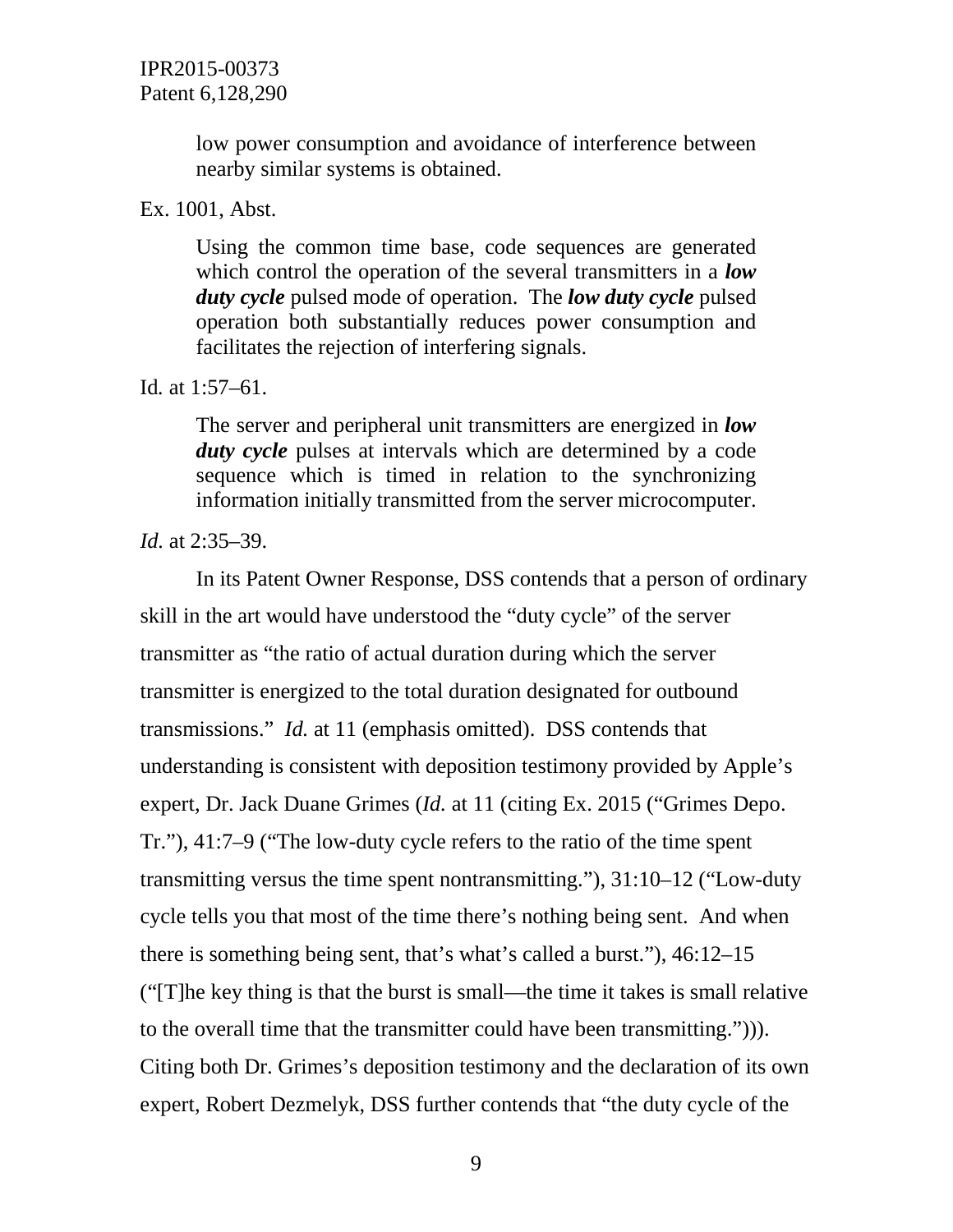server transmitter must be calculated over the total duration designated for the outbound transmissions," and that "[t]ime slots designated for the inbound data traffic are not taken into account because the server transmitter could not have been transmitting during these time slots." *Id.* at 11–12 (citing Ex. 2015, 60:19–22; Ex. 2016 ("Dezmelyk Decl.") ¶¶ 23, 27). DSS concludes, "[u]nder the broadest reasonable interpretation, a [person of ordinary skill in the art] would have understood that a server transmitter is energized in a low duty cycle when the server transmitter is energized for less than ten percent (10%) of the total duration designated for outbound transmissions." *Id.* at 12.[1](#page-9-0)

DSS contends the "less than ten percent" range is consistent with the Specification of the '290 patent, including an example in which "a maximum of three RF bursts can occur" for outbound transmissions in sections that each include sixty-four slots, and another example in which transmitted synchronization beacons are described as consisting of eight RF bursts spread out over 252 slots. PO Resp. 12–13 (citing Ex. 1001, 7:22– 33). According to DSS, the first example results in the server transmitter being energized for 4.688% (i.e., 3/64) of the transmission period, while in the second example, the server transmitter is energized in a duty cycle of 3.175% (i.e., 8/252). *Id.* DSS also cites five patents (Exs. 2004–2008) that it contends to be the first five "relevant" results "obtained on Google Patents through the query: 'low duty cycle e.g.' & network & percent" (*id.* at 13,

<span id="page-9-0"></span><sup>&</sup>lt;sup>1</sup> DSS and Apple both confirmed during the oral hearing that their respective claim construction proposals for "low duty cycle" would be no different under the *Phillips* standard, as opposed to the broadest reasonable interpretation standard. Tr. 28:23–29:1, 39:7–11.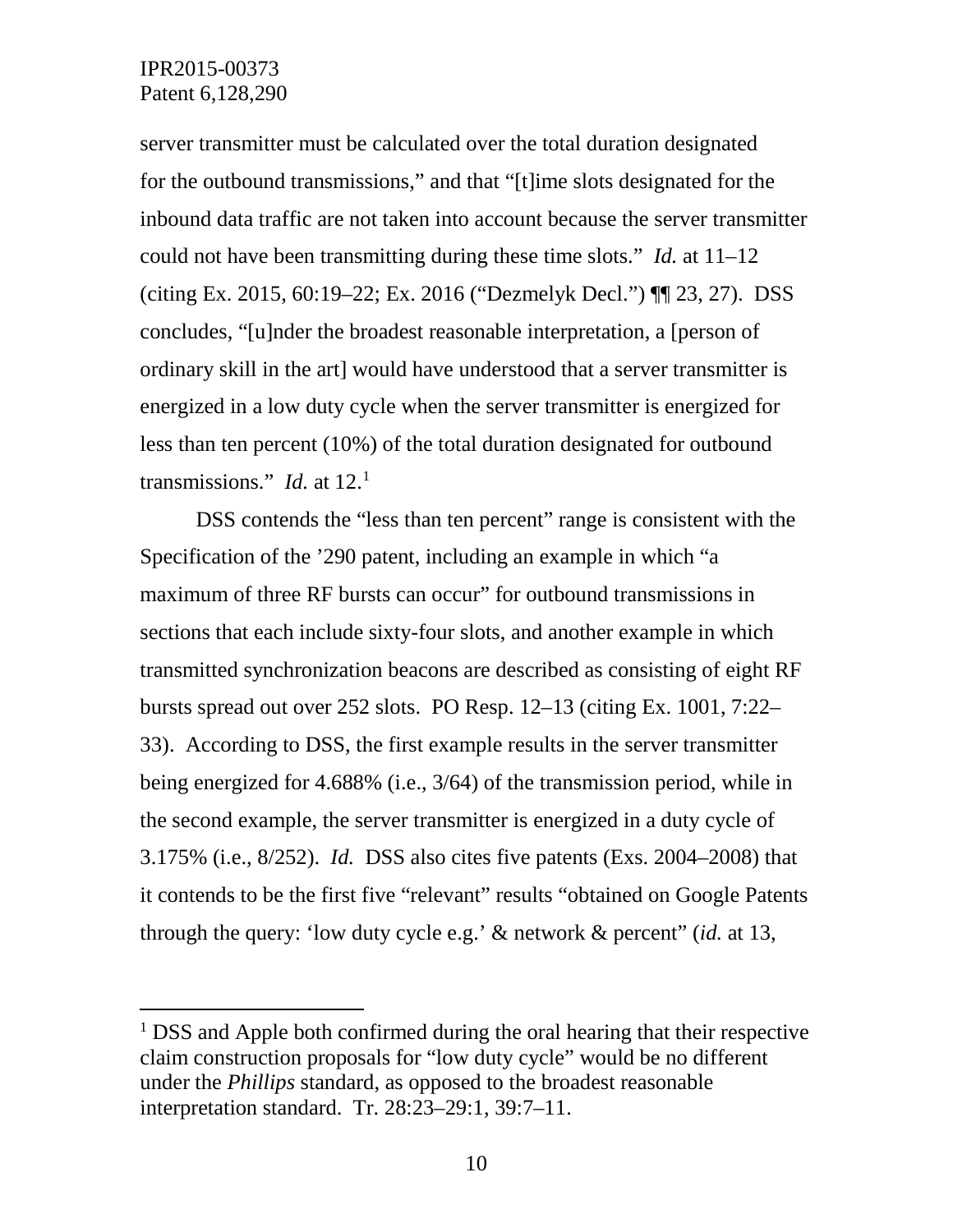13 n.1, Table 1). [2](#page-10-0) Those patents include exemplary "low duty cycle" ranges from "e.g., 0.5 percent" (Ex. 2006, 8:3) to "e.g., at an about 10 percent ... duty cycle" (Ex. 2008, 10:5–6).

As to the phrase "RF bursts," DSS contends that "a [person of ordinary skill in the art] would have understood the phrase 'RF bursts' to mean '*a short period of intense activity on an otherwise quiet data channel*.'" PO Resp. 14 (citing definition of "burst" from CHAMBERS DICTIONARY OF SCI. & TECH. 155 (1999) (Ex. 2009)). DSS asserts that this construction is consistent with Dr. Grimes's deposition testimony that "the key thing is that the burst is small—the time it takes is small relative to the overall time that the transmitter could have been transmitting" and with the '290 patent's illustration of 2 µsec burst slots. *Id.* at 14–15 (citing Ex. 2015, 34:2–8, 46:12–15; Ex. 1001, Fig. 6).

In its Reply, Apple responds that a "low duty cycle" of a transmitter should simply be interpreted as the transmitter being designed to be on only to satisfy the data communication needs over the communication cycle of the system. Reply 23. According to Apple, "DSS's proposed claim construction that 'low duty cycle' is less than 10% is arbitrary and unduly narrow." *Id.* at 21 (emphasis omitted). Apple contends that "[t]he 'examples' that DSS cites in Table 1 are cherry-picked results from a search premised on finding examples by including 'e.g.' in the search string," that "none of these references are contemporaneous with the '290 patent's filing date," and that one of those examples even "contradicts the proposed construction of '*less than* ten percent,' providing a 'low duty cycle, e.g., *at*

<span id="page-10-0"></span> <sup>2</sup> DSS does not explain its criteria for determining "relevance."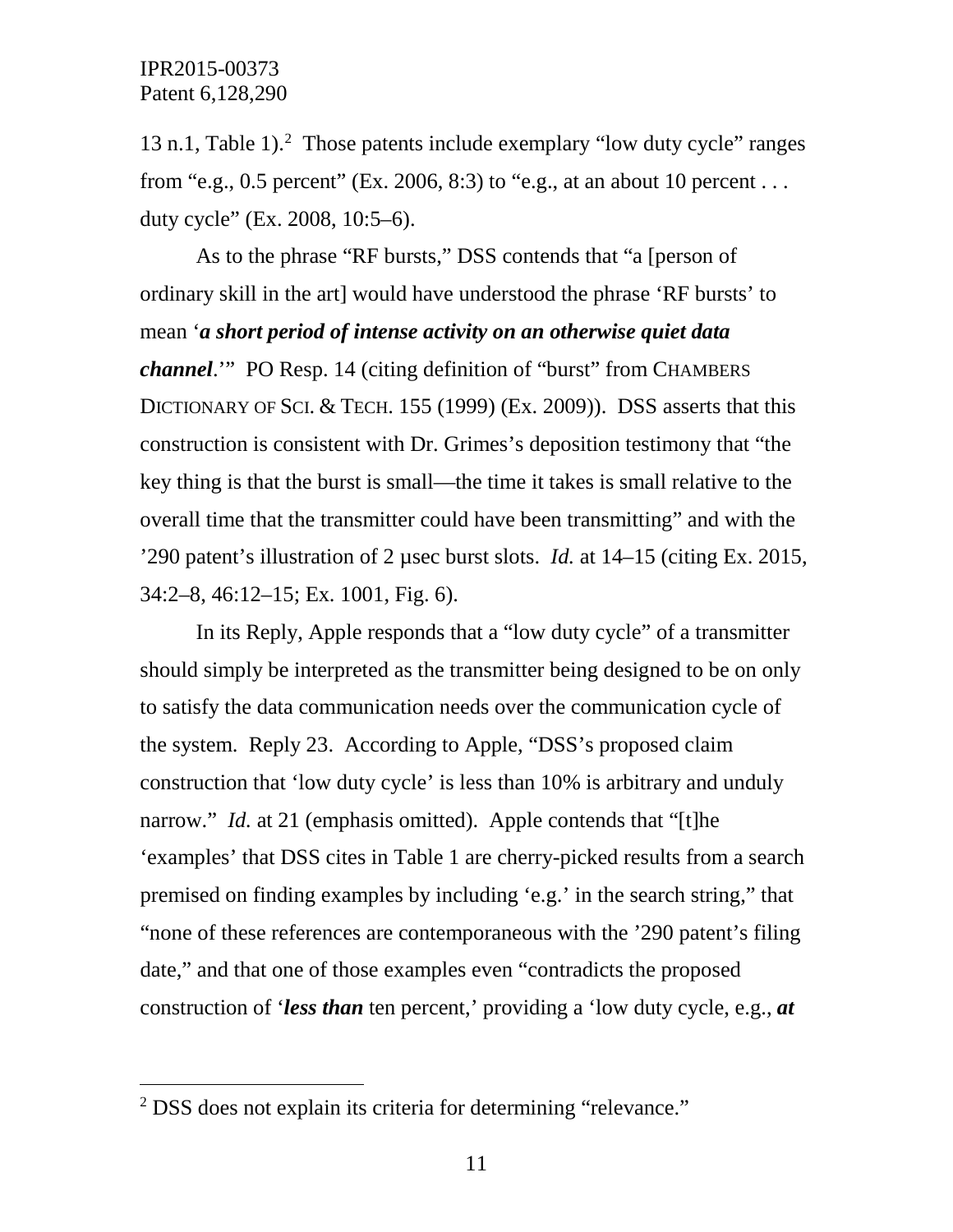an *about* 10 percent (10%) duty cycle.'" *Id.* at 21–22 (quoting Ex. 2008, 10:5–6). Apple also contends that the deposition testimony of DSS's expert undermines DSS's proposed construction, as "Mr. Dezmelyk admits that the term 'low duty cycle' itself does not require an upper bound at 10%." *Id.* (citing Ex. 1011 ("Dezmelyk Depo. Tr."), 78:2–6).

Apple also points out that claim 8 of the '357 patent (i.e., the parent of the '290 patent), which was cited by Mr. Dezmelyk during his deposition as further support for the "10% limit," recites "said low duty cycle pulses comprise chips within the respective code sequences such that a transmitter is enerrgized [*sic*] less than 10% of the time during an allocated time slot." Reply 22–23. According to Apple, "[b]ecause claim 8 depends ultimately from independent claim 6, it is *narrower* than the independent claim, meaning that the '357 patent contemplates a 'low duty cycle' *greater than*  10%." *Id.* at 23.

In the oral hearing, DSS retreated from insisting that "low duty cycle" should be limited to a duty cycle of "less than ten percent." While maintaining that "[l]ow duty cycle is a term of art" and that "[i]n the context of wireless communications, 10 percent is a reasonable number," DSS conceded, "there is no hard value for the numbers." Tr. 48:6–7, 48:22, 49:16–17. DSS asserted: "Anything below 10 percent is low duty cycle. Anything over 10 percent would be considered high duty cycle and—or at least it would not be considered a low duty cycle in the context of wireless communications technology." *Id.* at 50:22–25. DSS additionally suggested that a person of ordinary skill in the art would understand that, if there were more data than could be transmitted in three of sixty-four slots, the transmission of the data would be held by the transmitter for future frames,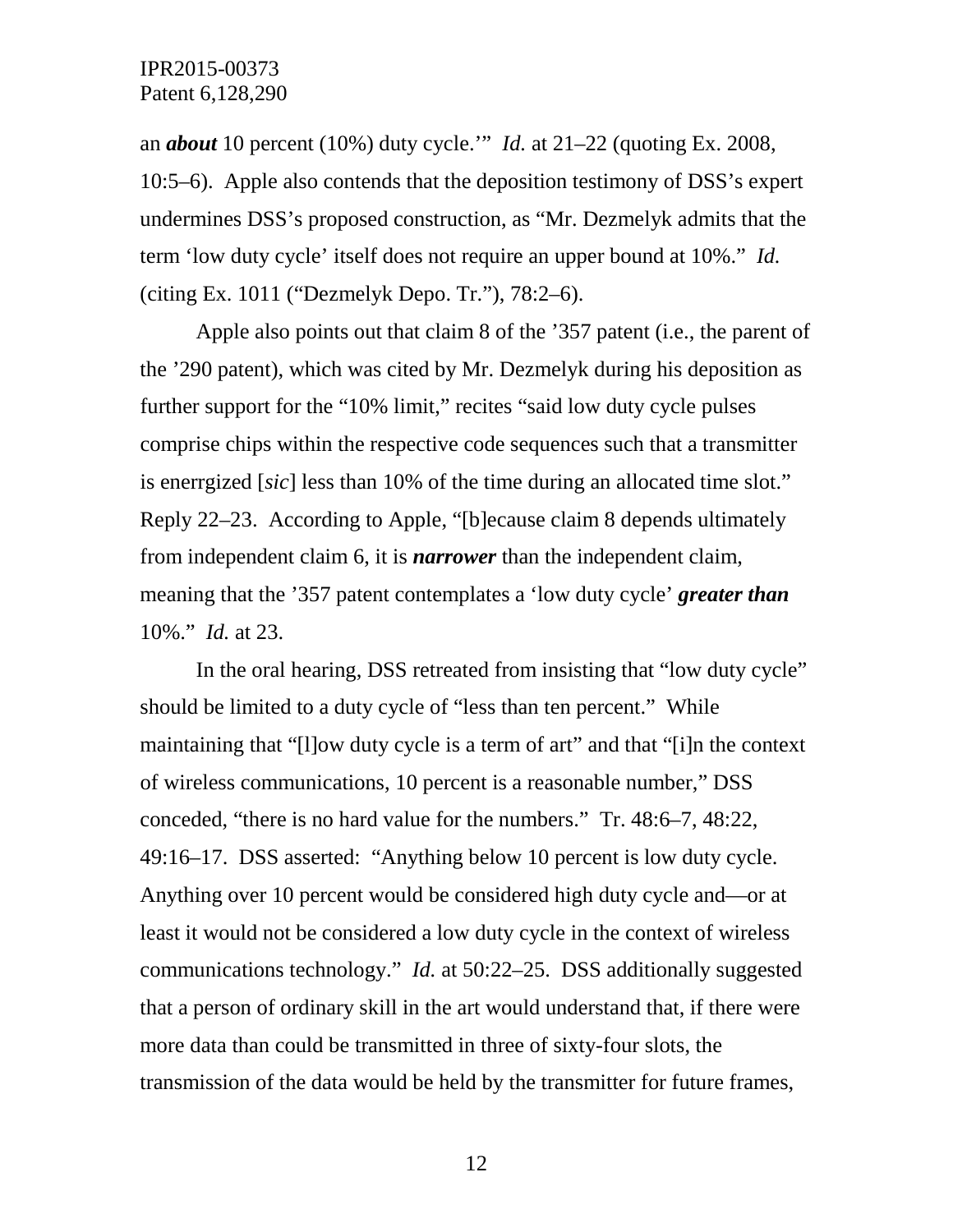and that "low duty cycle" operation requires "kicking off mobile units" and introducing "additional complexity and additional inefficiency," merely so that a server transmitter can be depowered for the majority of a duty cycle regardless of whether there is more data waiting to be transmitted (*see id.* at 61:13–62:2, 71:9–72:5).

As an initial matter, we understand an "RF burst" to be "a short period of intense RF transmission activity on an otherwise quiet data channel," consistent with DSS's proposal (*see* PO Resp. 14). That understanding is supported by the '290 patent and other evidence of record (*see* Ex. 1001, Fig. 1; Ex. 2009; Ex. 2015, 34:2–8, 46:12–15), and Apple does not provide any contrary argument.

Nonetheless, we are unpersuaded by DSS's arguments concerning the proper interpretation of "low duty cycle." First, we agree with Apple that the term "duty cycle" should be calculated based on the total time it takes a system to go through a cycle of communication (*see* Reply 23–24), and is not limited to "the total duration designated for outbound transmissions," as asserted by DSS (*see* PO Resp. 11) (emphasis omitted). This interpretation is consistent with the Specification. *See* Ex. 1001, 11:46–51 ("Further, the utilization of low duty cycle pulse mode transmission particularly with the employment of uncorrelated codes in a TDMA context, leads to very low power consumption since the transmitters and receivers in each PEA are powered for only a small percentage of *the total time*."). We also agree with Apple that "the data requirements for the master station to broadcast to the peripherals change[], and the data requirements for the peripherals to transmit back to the master station change over time." Tr. 9:4–8. Accordingly, we understand the "duty cycle" of a transmitter to be the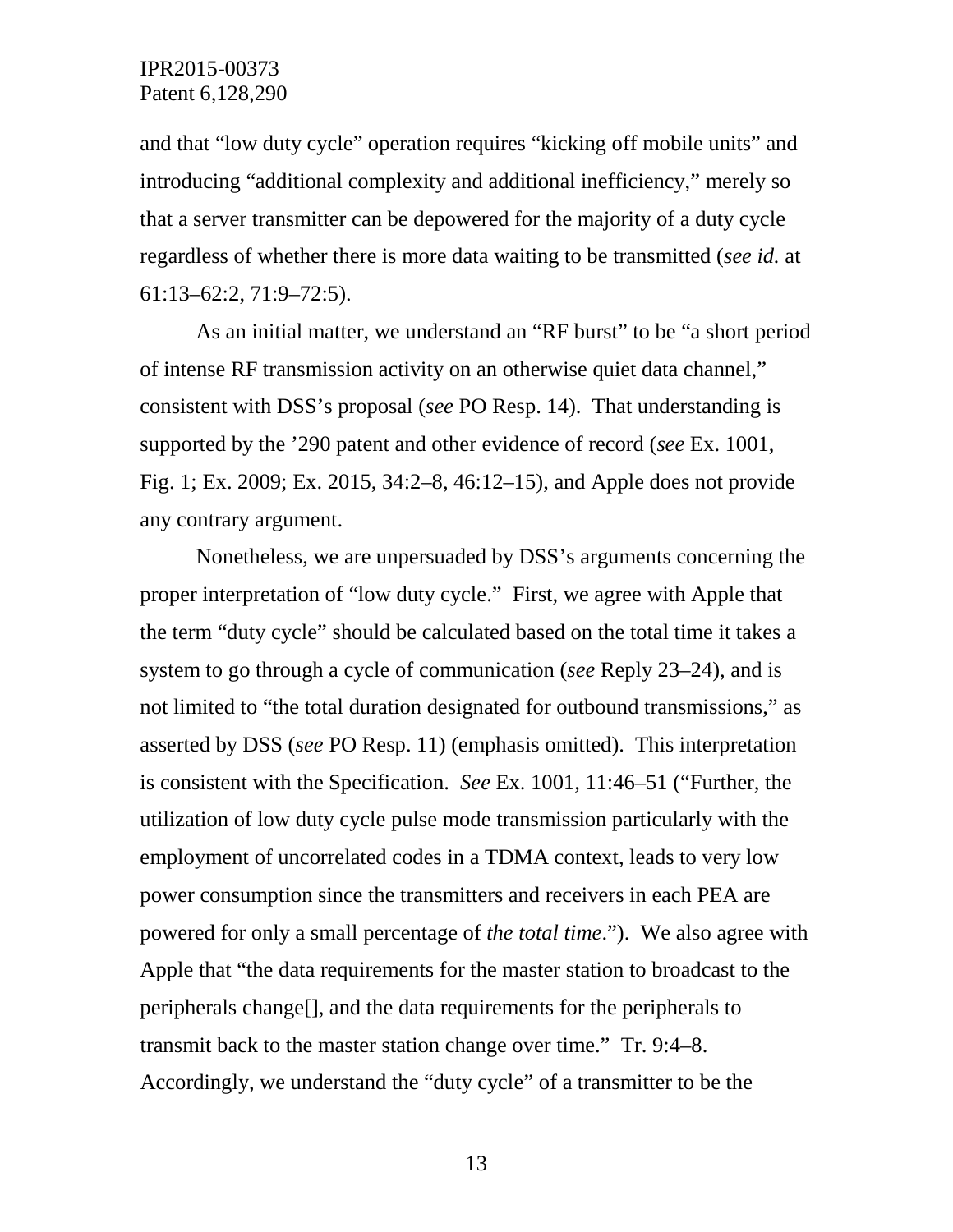average ratio of the durations during which the transmitter is energized to the duration of communication cycles over the course of network operation.

We also agree with Apple that "low duty cycle" should not be limited to a duty cycle of less than 10% or to any other hard limit (Reply 20–22), and instead conclude, on this record, that "energized in low duty cycle RF bursts" simply means that a transmitter is not energized continuously over the course of network operation, but is depowered during at least two time periods of each communication cycle: first, in time slots in which the unit that includes the transmitter is assigned to receive data; and second, in time slots, if any, when the unit is assigned to transmit data but has no data to transmit.

As DSS conceded at the oral hearing, there is "no hard value" recited in the '290 patent or elsewhere on the record (Tr. 49:16–17), and we are not persuaded on this record that we should infer from the examples in the '290 patent that Applicant intended thereby to limit the meaning of "low duty cycle" to transmitting in just three of sixty-four or eight of 252 time slots reserved for transmission, or anything on that order (*see* PO Resp. 12–13). We also find that DSS's suggestions regarding "kicking off" of mobile units and introduction of "complexity" and "inefficiency" (*see* Tr. 61:13–62:2, 71:9–72:5) are inappropriate because they are new arguments raised for the first time at oral argument. Thus, those new arguments are not considered. *See Apple Inc. v. e-Watch, Inc.*, Case IPR2015-00412, slip op. at 40–41 (PTAB May 6, 2016) (Paper 50) (declining to consider arguments raised for the first time at oral argument).

We also are not persuaded by DSS's sampling in its Patent Owner Response of five unrelated patents (i.e., Exs. 2004–2008) that, by virtue of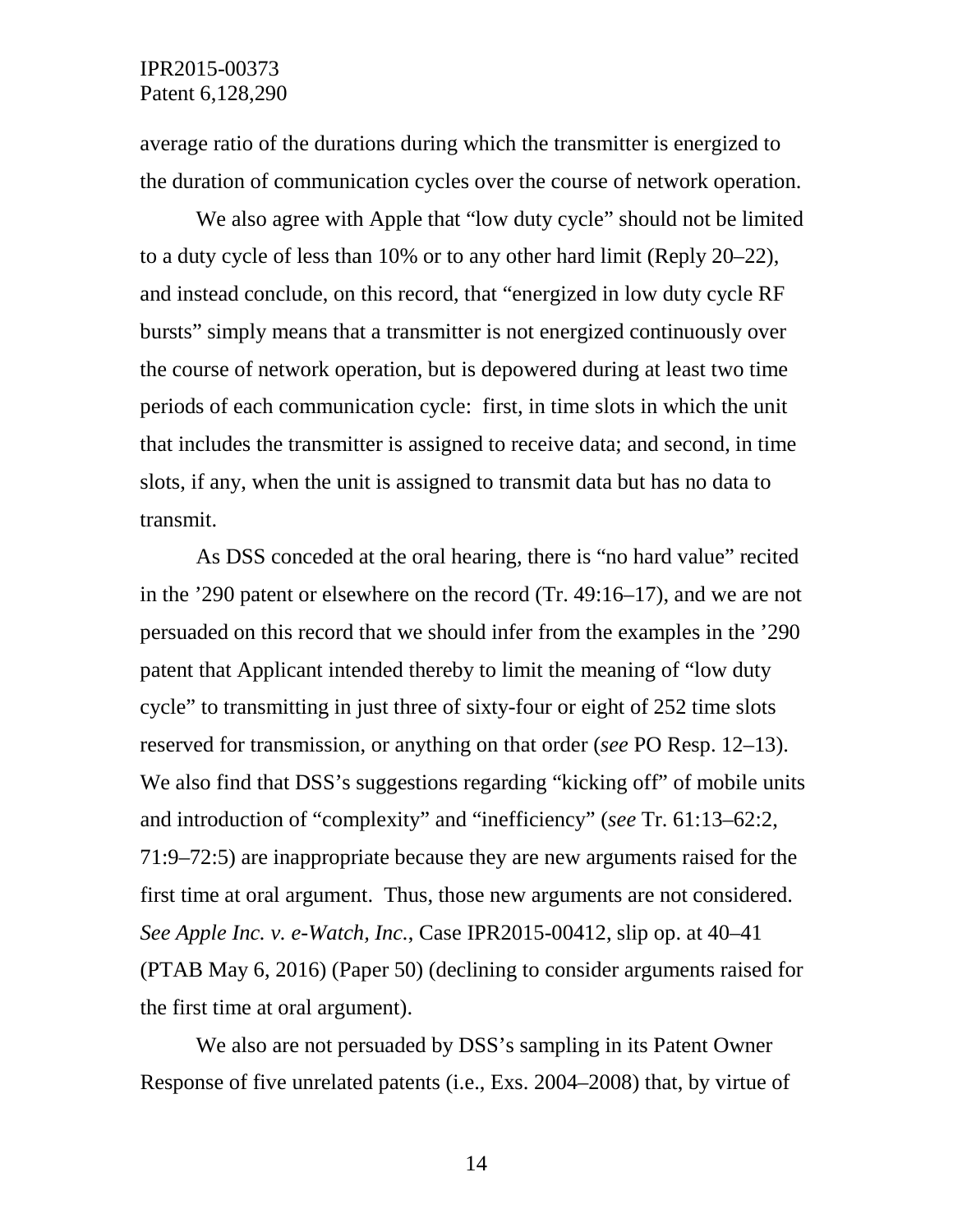their use of the abbreviation "e.g.," explicitly provide only *examples* of low duty cycles (*see* Ex. 2002 (Black's Law Dictionary, definition of "e.g.")). PO Resp. 12–13. Indeed, although there may not be any evidence of record that the definition of "duty cycle" changed in the years between the filing date of the application for the '290 patent and the filing dates of the applications that issued as Exhibits 2004–2008 (*see* Tr. 50:5–7), the fact that none of those references predates the '290 patent casts doubt upon the weight to which that evidence is entitled in showing how a person of ordinary skill in the art would have understood low duty cycle in the context of the '290 patent (*see* Reply 22).

In view of the foregoing, on the record before us, we conclude that the phrase "energized in low duty cycle RF bursts" means "energized, in short periods of intense RF transmission activity on an otherwise quiet data channel, only to the extent required to satisfy the data transmission needs over the course of a communication cycle."

## *D. Obviousness of Claims 9 and 10 over Natarajan and Neve*

Apple contends that claims 9 and 10 of the '290 patent are unpatentable under 35 U.S.C. § 103(a) as obvious over the combination of Natarajan and Neve.

A claim is unpatentable under 35 U.S.C. § 103(a) if the differences between the claimed subject matter and the prior art are "such that the subject matter as a whole would have been obvious at the time the invention was made to a person having ordinary skill in the art to which said subject matter pertains." We resolve the question of obviousness on the basis of underlying factual determinations, including: (1) the scope and content of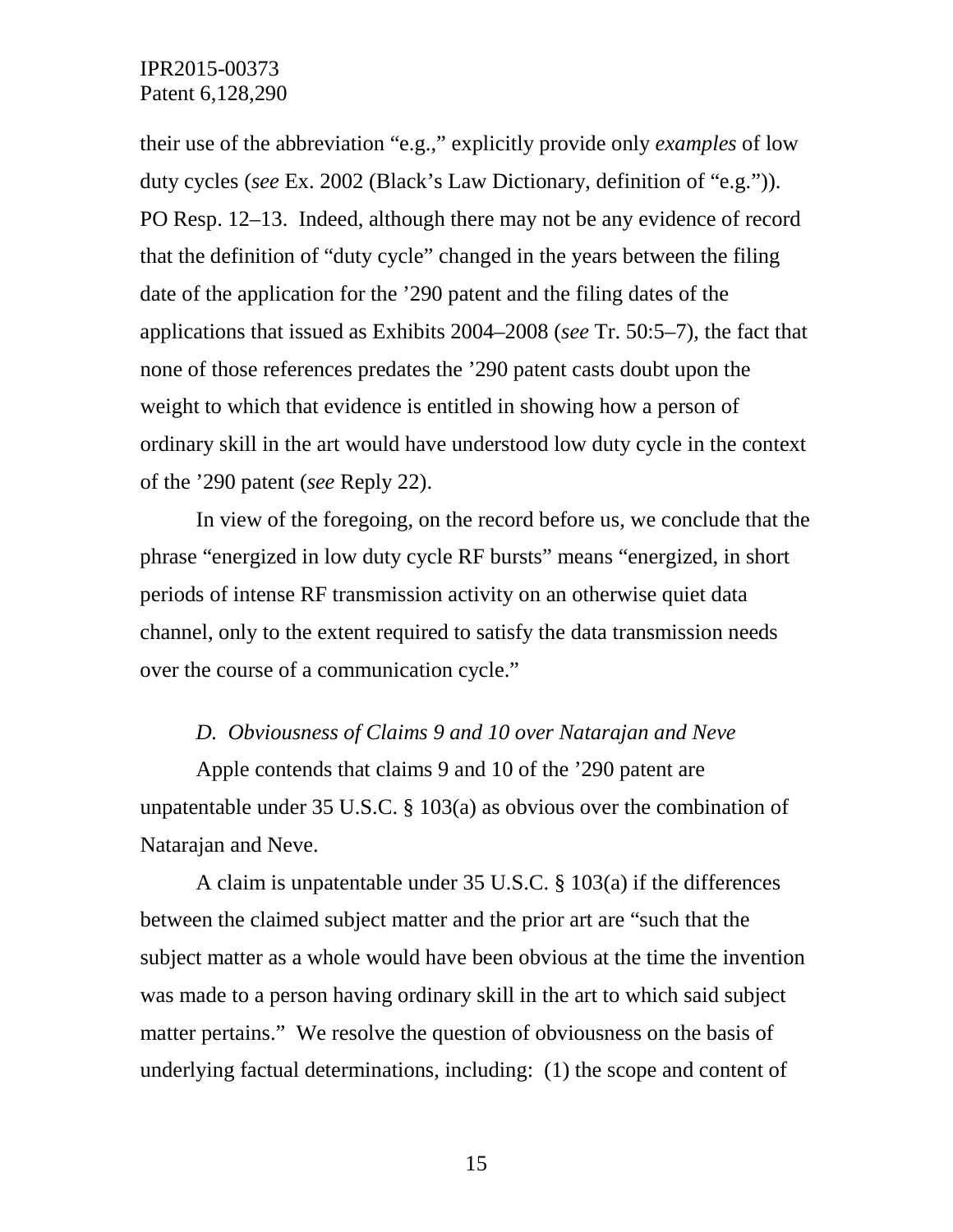the prior art; (2) any differences between the claimed subject matter and the prior art; (3) the level of skill in the art; and (4) objective evidence of nonobviousness, i.e., secondary considerations.[3](#page-15-0) *See Graham v. John Deere Co.*, 383 U.S. 1, 17–18 (1966).

In an obviousness analysis, some reason must be shown as to why a person of ordinary skill would have combined or modified the prior art to achieve the patented invention. *See Innogenetics, N.V. v. Abbott Labs.*, 512 F.3d 1363, 1374 (Fed. Cir. 2008). A reason to combine or modify the prior art may be found explicitly or implicitly in market forces, design incentives, the "interrelated teachings of multiple patents," "any need or problem known in the field of endeavor at the time of invention and addressed by the patent," or the background knowledge, creativity, and common sense of the person of ordinary skill. *Perfect Web Techs., Inc. v. InfoUSA, Inc*., 587 F.3d 1324, 1329 (Fed. Cir. 2009) (quoting *KSR Int'l Co. v. Teleflex Inc.*, 550 U.S. 398, 418–21 (2007)).

- *1. Scope and Content of the Prior Art*
	- *a. Overview of Natarajan*

Natarajan is directed to power conservation in wireless communication, particularly battery efficient operation of wireless link adapters of mobile computers (also referred to, *inter alia*, as battery powered computers, hand held or laptop computers, mobile units, and mobile stations) as controlled by multiaccess protocols used in wireless communication. Ex. 1003, Abst., 1:7–13, 2:32. Figure 2 of Natarajan is reproduced below.

<span id="page-15-0"></span><sup>&</sup>lt;sup>3</sup> The record does not contain any evidence of secondary considerations.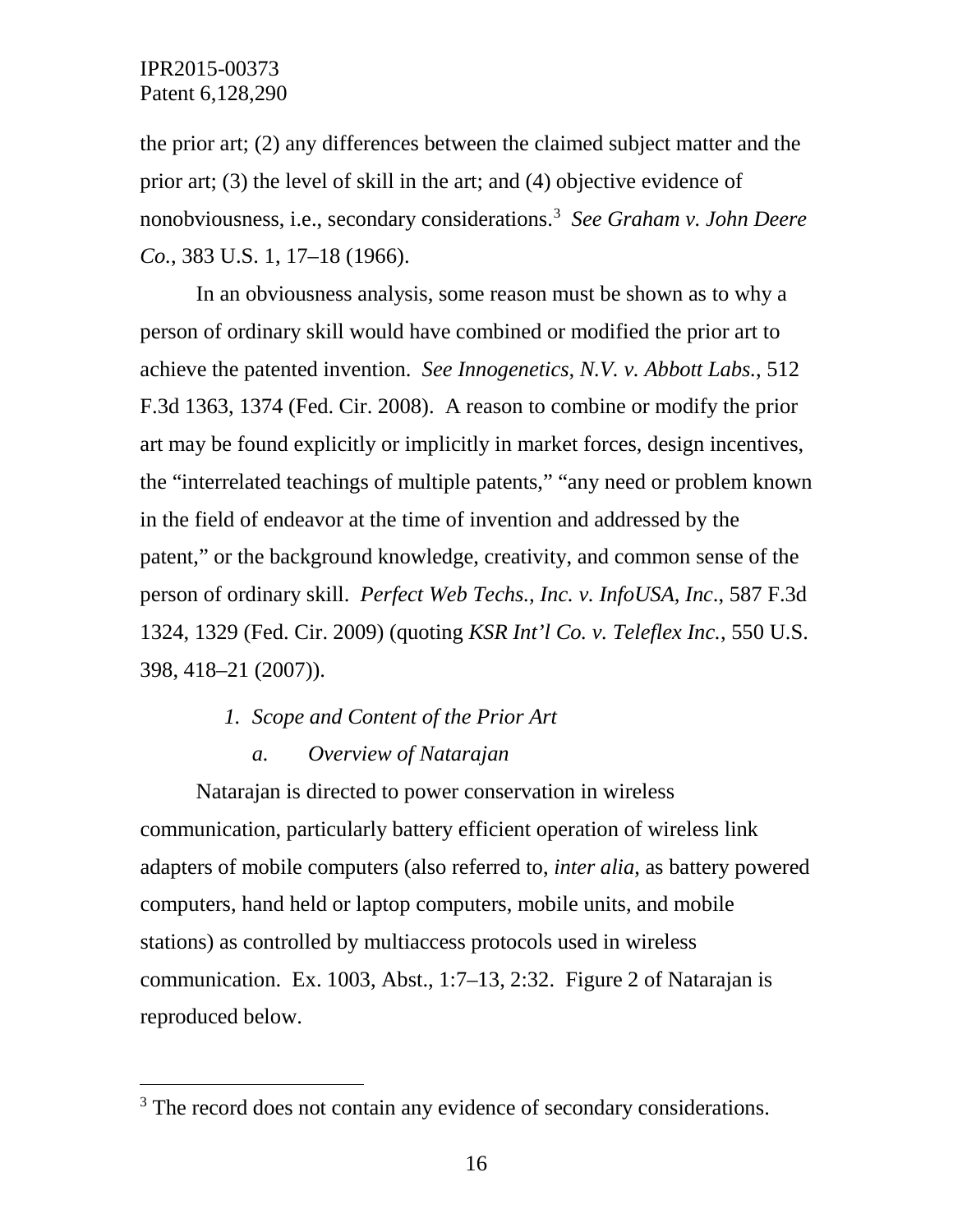

Figure 2 is a block diagram of a digital data communication system of the type in which Natarajan's invention is implemented, illustrating the basic components of a mobile station and a base station. *Id.* at 1:67–2:3. As depicted in Figure 2, mobile stations 10, 12, 14, and 16 communicate with gateways (i.e., base stations 26, 28) connected with server 18, via wireless transceivers adapters 36, 44. *Id.* at 2:32–39, 2:51–52, 2:58–59, 2:65–67. According to Natarajan:

The scheduled access multiaccess protocol is implemented to effectively conserve battery power by suitable control of the state of the controller, the transmitter and receiver units at the wireless link adapter by scheduling when the adapter is in a normal running mode, or a standby mode in which power is conserved.

*Id*. at Abst.; *see also id.* at 3:66–4:1.

Natarajan discloses that "[a] desirable solution is one in which the transmitter (or receiver) consumes power only when it is actively transmitting a message (or actively receiving a message)." *Id.* at 4:3–6.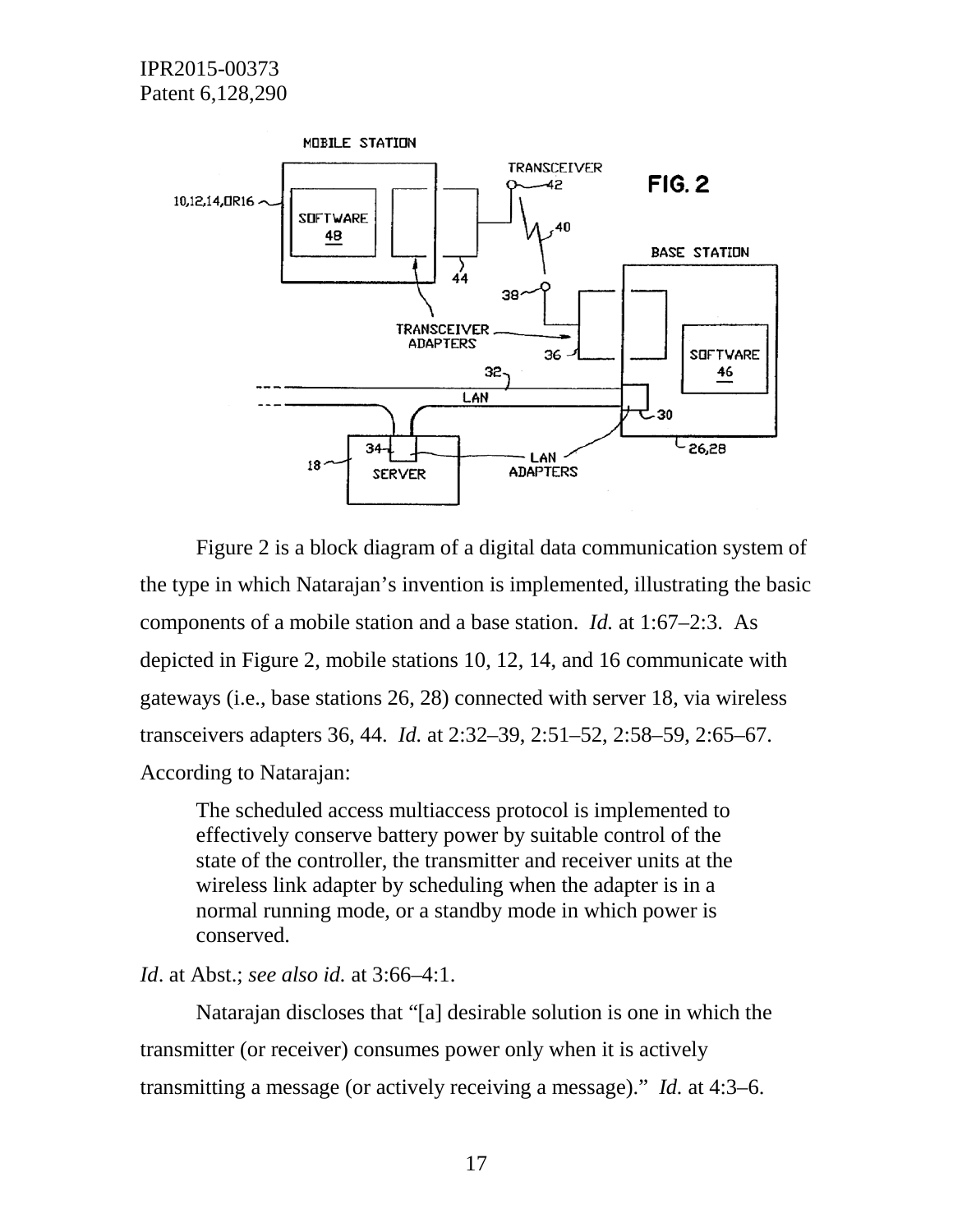Natarajan further discloses that the scheduled multiaccess protocol divides time into "fixed-length frames, and frames are divided into slots." *Id.* at 4:20–23. The frames are divided into subframes for transmission of data from the base station to mobile units (outbound traffic) as well as transmission of data from mobile units to the base station (inbound traffic). *Id.* at 4:27–38. According to Natarajan, at least one slot is assigned to each mobile computer designated to communicate with the base station. *Id.* at 10:26–29. The battery power of the wireless link adapter for a given mobile computer is turned on to full power during the at least one assigned slot, and the battery power of the wireless link adapter is substantially reduced during the remaining time slots. *Id.* at 10:29–37.

With respect to outbound traffic, Natarajan discloses that the base station broadcasts a header that includes a list of mobile users that will be receiving data packets from the base station in the current frame, the order in which the mobile users will receive the data packets, and the bandwidth allocated to each user. *Id.* at 4:45–53. According to Natarajan, a mobile unit that is not included in the header from the base station can turn its receiver "OFF" for the duration of the current subframe. *Id.* at 4:64–67. Additionally, the adapter of each receiving mobile unit can compute exactly when it should be ready to receive packets from the base station by adding up the slots allocated to all receiving units that precede it, power "ON" during that time slot to receive its data, and go back to sleep for the remainder of the subframe. *Id.* at 4:67–5:6.

For inbound traffic, Natarajan similarly discloses that the base station broadcasts a header that includes an ordered list of users that will be allowed to transmit packets to the base station in the current frame and the bandwidth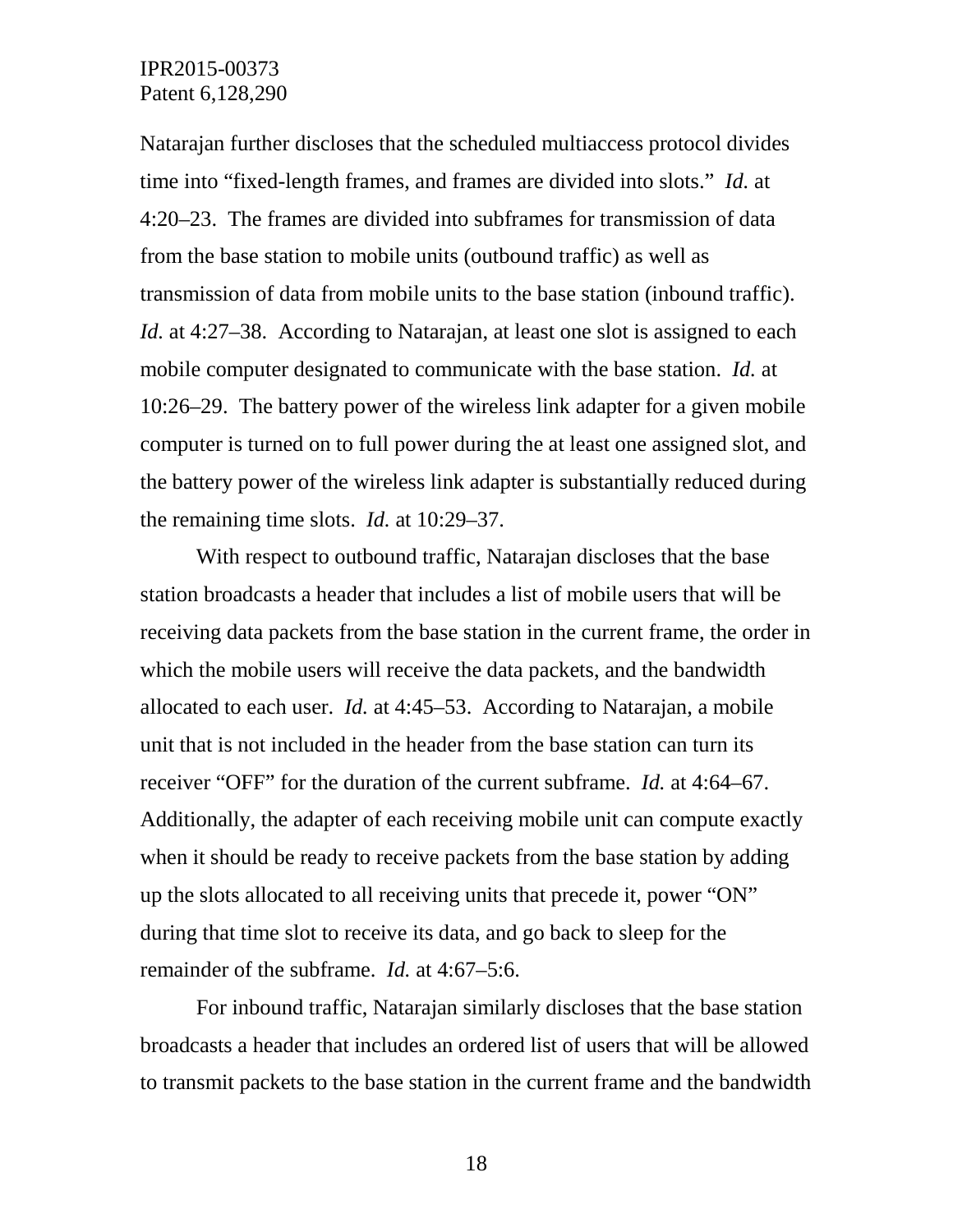allocated to each. *Id.* at 5:9–19. Using the information regarding the number of packets that each user can transmit, each mobile unit can compute exactly when it should begin its transmission. *Id.* at 5:20–22. Once each mobile station computes its exact time for transmission, it can shut both its transmitter and receiver "OFF" until the designated time, and then turn "ON" and transmit for a fixed period of time whose duration depends on the number of slots allocated to it. *Id.* at 5:23–29.

#### *b. Overview of Neve*

Neve is directed to a communication system able to provide multiple path communication between a plurality of stations operating on a single channel. Ex. 1004, Abst. Neve discloses that one station, which is physically similar to the others but operates a different stored program, may be designated the "master" station and provides synchronization signals for all of the other stations (referred to as "'slave' stations") and controls access of the stations to the single radio channel. *Id.* at 4:10–15.

According to Neve, the stations are synchronized and a cyclically repeating series of time slots is defined. *Id.* at Abst. One time slot in each cycle is reserved for the transmission of synchronization information by the master station for reception by the slave stations and for maintaining synchronization therein. *Id.* Another time slot is reserved for any slave station to transmit a message indicating that it needs to communicate to another station, such indication preferably being by transmitting its own preassigned address code. *Id.* The remaining time slots are used for transmitting address information and data. *Id.* 

Neve discloses that when data transfer is not taking place, the described devices can enter a lower power consumption state. *Id.* at 2:13–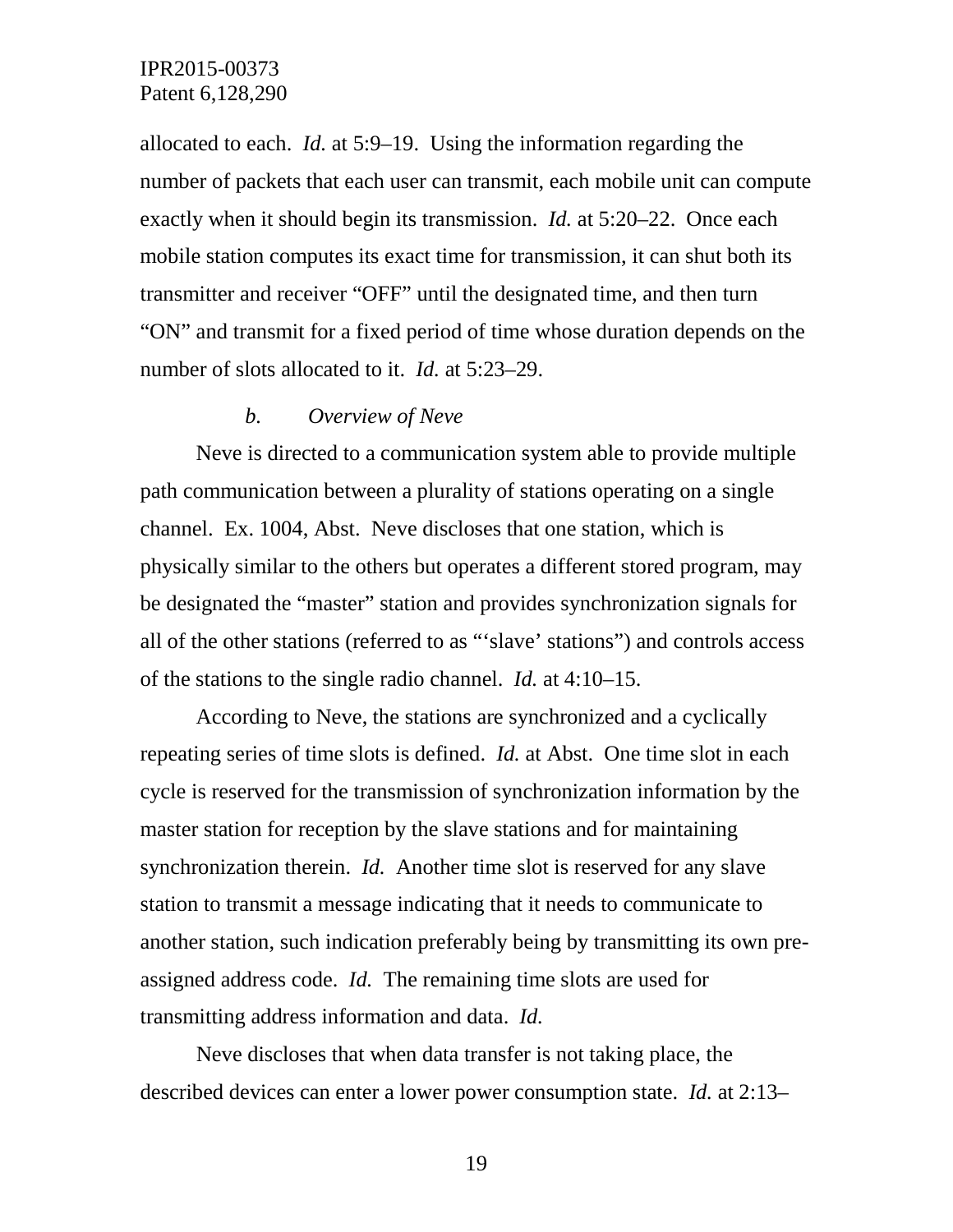16. The system is designed automatically to re-enter the data transfer condition when either a signal is received from the device indicative of the need to transmit data or a predetermined code signal is received by the receiver circuit indicative of the need to receive data. *Id.* at 2:19–24. Neve discloses that the receiver has very low power consumption because only the internal timing circuitry is energized continuously, whereas the rest of the receiving circuit is energized only when its assigned time slot occurs. *Id.* at 2:39–41. More particularly, the receiver circuit includes a low power timing circuit that operates to energize the rest of the receiver circuit only for the time slot in which its address may occur and for the synchronization time slot, thereby enabling it to maintain synchronization with low power consumption. *Id.* at 4:43–48. Neve similarly discloses that the interface circuit is arranged to energize the transmitter circuit only when transmission is required. *Id.* at 2:45–47.

#### *2. Level of Ordinary Skill in the Art*

We determine that no express finding with regard to the level of ordinary skill in the art is necessary in this proceeding, as the level of ordinary skill in the art is reflected by the prior art of record. *See Okajima v. Bourdeau*, 261 F.3d 1350, 1355 (Fed. Cir. 2001); *In re GPAC Inc*., 57 F.3d 1573, 1579 (Fed. Cir. 1995); *In re Oelrich*, 579 F.2d 86, 91 (CCPA 1978).

# 3. *Differences Between the Prior Art and Claims 9 and 10; Reasons to Combine*

## *a. Uncontested Claim Limitations*

The features of Natarajan and Neve are summarized above. Regarding claim 9, we have considered Apple's evidence, including Dr. Grimes's testimony (Ex. 1008 ¶¶ 89–94, 124–152), presented at pages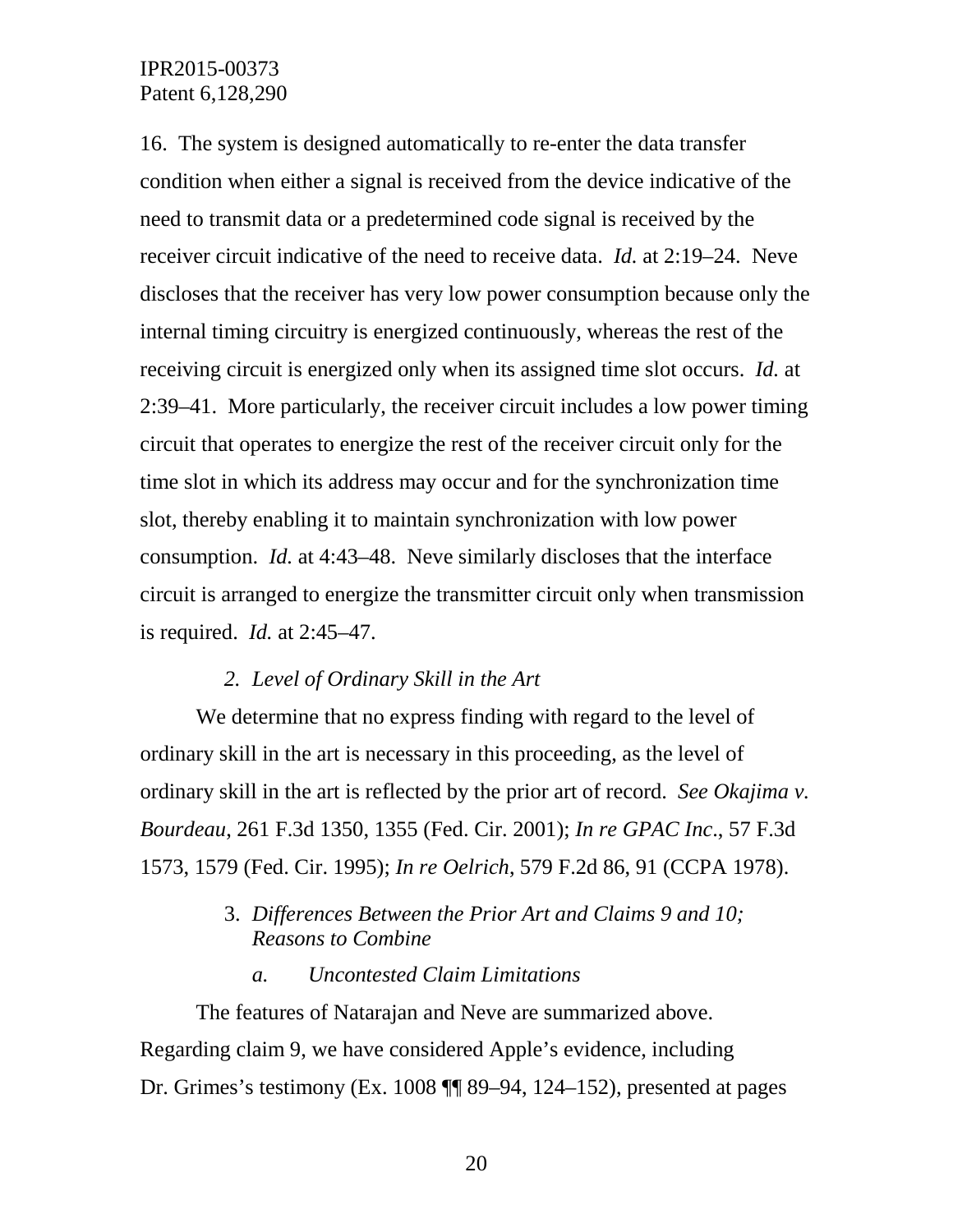27–35 and 41–51 of the Petition, and make the following findings regarding matters not disputed in DSS's Patent Owner Response:

- i. Natarajan and Neve are from the same field of endeavor—wireless network communication systems (*see* Ex. 1003, Abst.; Ex. 1004, Abst.);
- ii. Both Natarajan and Neve disclose a data network system for effecting coordinated operation of a plurality of electronic devices, as recited in claim 9 (*see* Ex. 1003, 1:67–68, 6:48–54, Fig. 1; Ex. 1004, 4:6–9, Fig. 9);
- iii. Both Natarajan and Neve are concerned with conserving battery power of battery powered, portable, wireless devices (*see* Ex. 1003, Abst., 1:16–21; Ex. 1004, 1:29– 34, 2:48–59);
- iv. Both Natarajan and Neve disclose a server that includes an oscillator for establishing a time base (*see* Ex. 1003, Abst., 2:40–45, 3:18–21, 7:10–27, Figs. 1–3; Ex. 1004, Abst., 3:64–66, 4:10–15, 5:24–28, 6:7–14, Figs. 1, 4, 5, 9);
- v. Natarajan's "base station" and Neve's "master station" are "server microcomputer[s] incorporating an RF transmitter controlled by [an] oscillator for sending commands . . . to . . . peripheral units," as recited in claim 9 (*see* Ex. 1003, 2:51–58, 3:18–21, 4:20–5:19, 6:48–54, Figs. 2, 3; Ex. 1004, 3:26–28, 3:59–63, 7:46–49, Figs. 1, 3);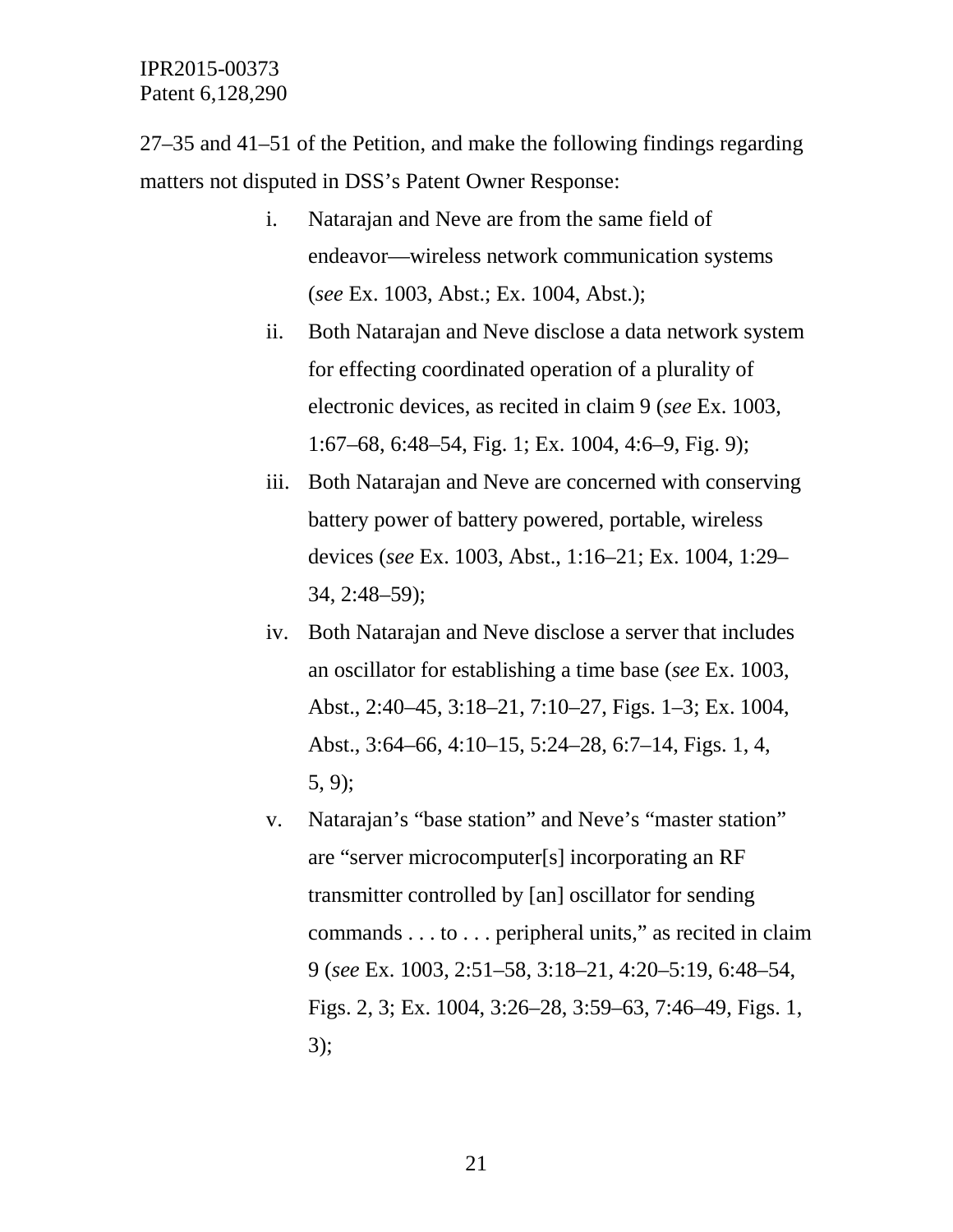- vi. Neve discloses that the server unit ("master station") provides "synchronization signals for all of the other stations" (*see* Ex. 1004, Abst., 4:10–13, Fig. 2);
- vii. Natarajan's "mobile units" and Neve's "slave units" are "peripheral units which provide either input information from the user or output information to the user, . . . are adapted to operate within about 20 meters of said server unit," and "each includ[e] an RF receiver for detecting said commands and synchronizing information and including also a local oscillator," where each of said peripheral units is operative in various modes, as recited in claim 9 (*see* Ex. 1003, Abst., 1:39–43, 2:1–3, 2:32–39, 2:58–59, 2:65–67, 3:28–30, 3:41–46, 3:50–51, 4:30–38, 4:67–5:4, 6:17–21, 6:32–34, 6:41–44, 7:17–25, Figs. 1– 3; Ex. 1004, Abst., 1:10–15, 1:34–40, 3:10–14, 3:59–63, 4:6–9, 4:38–43, 5:24–28, 6:7–14, 7:46–49, Figs. 4, 5);
- viii. Neve discloses that the server ("master unit") is physically similar to the peripheral units ("slave units") but operates a different stored program (*see* Ex. 1004, 4:10–15, Fig. 9);
- ix. Natarajan and Neve disclose that the server unit includes a receiver for receiving input information transmitted from the mobile units (*see* Ex. 1003, 2:51–59, 5:9–15, Figs. 2, 3; Ex. 1004, 3:59–63; 7:31–34, Figs. 1, 3);
- x. Natarajan and Neve reduce power consumption in similar ways, by scheduling transmission time slots and having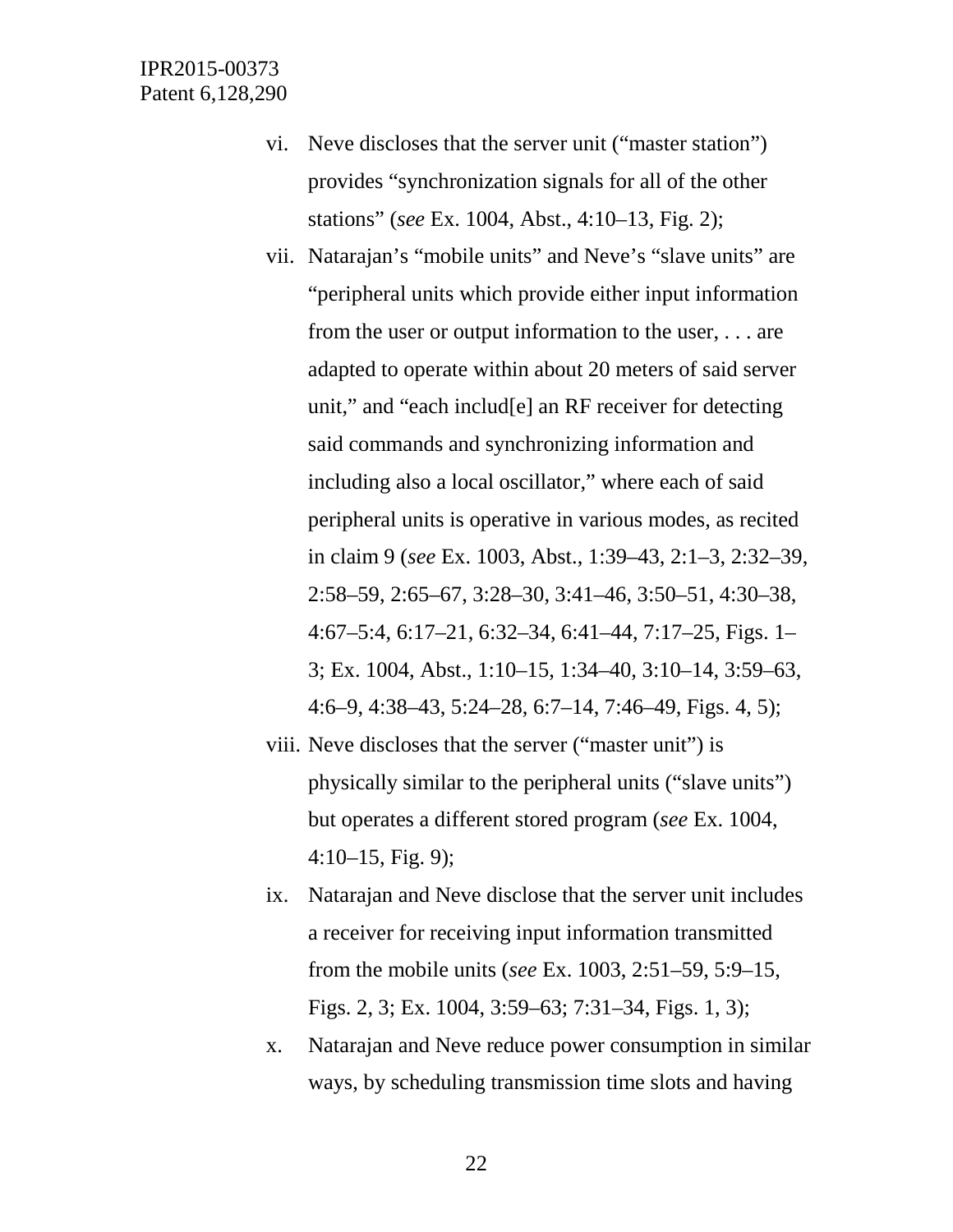devices operate in a low power mode when they are not transmitting or receiving data (*see* Ex. 1003, Abst., 3:66– 4:7; Ex, 1004, Abst., 2:35–41);

xi. Natarajan and Neve each disclose "peripheral transmitters being energized in low duty cycle RF bursts," as recited in claim 9; in particular, Natarajan discloses that "[s]cheduled access multiaccess protocols can be implemented to effectively conserve battery power by suitable control of the state of transmitter and receiver units at the portable units (i.e., by scheduling when they should be turned ON or OFF)" and that "the transmitter (or receiver) consumes power only when it is actively transmitting a message (or actively receiving a message)" (*see* Ex. 1003, 3:66–4:6; 6:15–33, 6:59–68, Figs. 4, 5); and Neve discloses that "[t]he slave stations operate in a low power condition except during one of the other time slots when they may receive their own address, or except when they need to transmit data" (*see* Ex. 1004, Abst.), and that the interface circuit of each device is "arranged to energise the transmitter circuit only when transmission is required" (*see id.* at 2:42–47); *see also id.* at 5:60–61 (disclosing "low power duty cycle").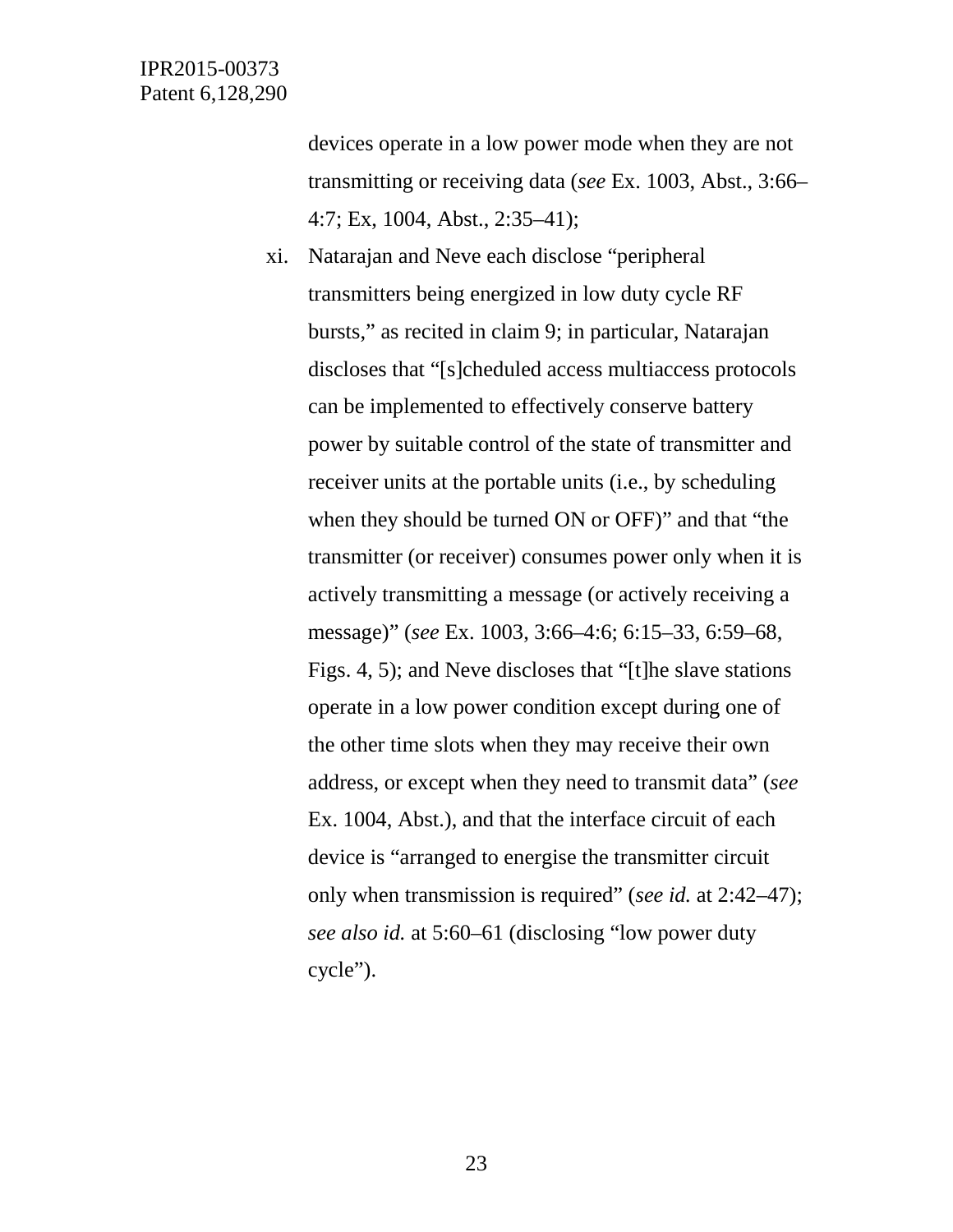# *b. "said server . . . transmitter[] being energized in low duty cycle RF bursts"*

As reproduced in Section II.B. *supra*, claim 9 recites, *inter alia*, "said server and peripheral transmitters being energized in low duty cycle RF bursts at intervals with said receivers being controlled by the respective oscillators." The single substantive dispute in this proceeding is whether the combination of Natarajan and Neve teaches or suggests that the recited server transmitter is energized in low duty cycle RF bursts. *See* PO Resp. 16–36; Reply 2–19.

In its Petition, Apple cited Natarajan's disclosure that "[s]cheduled access multiaccess protocols can be implemented to effectively conserve battery power by suitable control of the state of transmitter and receiver units at the portable units (i.e., by scheduling when they should be turned ON or OFF)" and that "the transmitter (or receiver) consumes power only when it is actively transmitting a message (or actively receiving a message)" as evidence of Natarajan's disclosure of "low duty cycle RF bursts." Pet. 50 (citing Ex. 1003, 3:66–4:6; Ex. 1008  $\P$  150). Apple additionally cited Natarajan's disclosure of a period "for the transfer of all *bursty* data traffic in a contention mode from mobile units to base station (inbound traffic)" and Neve's disclosure that "[t]he slave stations operate in a low power condition except during one of the other time slots when they may receive their own address, or except when they need to transmit data" and that the interface circuit of each device is "arranged to energise the transmitter circuit only when transmission is required," in support of its assertion that "Natarajan and Neve each disclose that the transmitters are 'energized in low duty cycle RF bursts.'" *Id.* (citing Ex. 1003, 4:36–38; Ex. 1004, Abst., 2:42–47;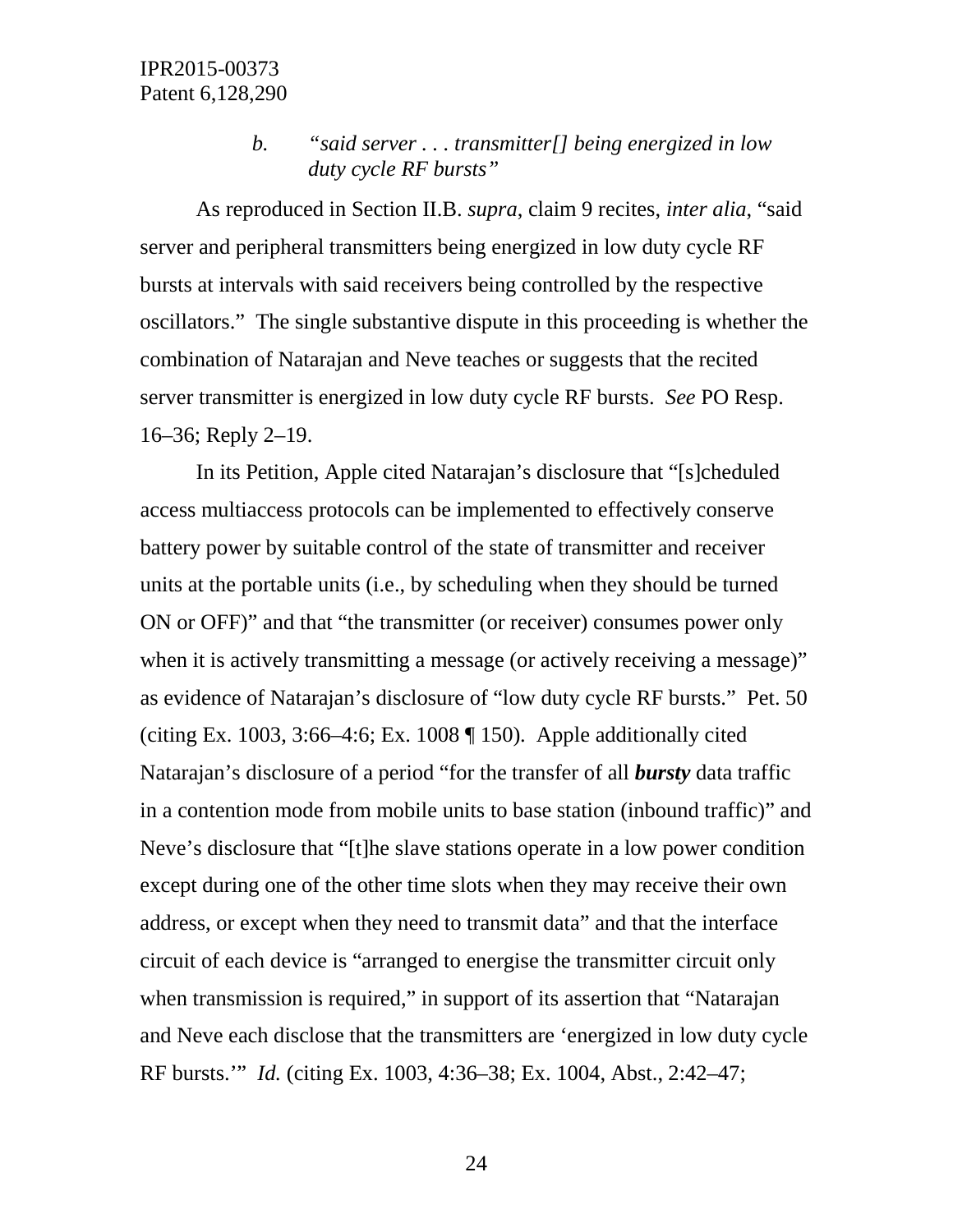Ex. 1008 ¶ 150). Apple pointed further to portions of Natarajan and Neve as disclosing that the devices each include an "oscillator," as recited by claim 9. *Id.* at 50–51 (citing Ex. 1003, 7:17–25; Ex. 1004, 5:24–28, 6:7–14, Figs. 4, 5; Ex. 1008 ¶ 151).

In response to Apple's contentions, DSS argues that Natarajan does not teach or suggest that the server transmitter is energized in low duty cycle RF bursts. PO Resp. 16. According to DSS, "[a]lthough Natarajan teaches a system for reducing power consumption in mobile units, Natarajan is silent regarding the operation of the base unit's transmitter." *Id.* at 17. "Natarajan discloses that its objective is to provide energy savings for the mobile units, but does not teach or suggest that there are any energy savings associated with operation of the base unit's transmitter," and "[f]or this reason, the base unit's transmitter could operate continuously during the time slots designated for outbound traffic without undermining the objectives of Natarajan." *Id.* at 17–18 (citing Ex. 1003, 3:59–61, 10:14–37; Ex. 2016 ¶¶ 32, 38). Moreover, according to DSS, "[i]t is well understood in the art that although the base unit and mobile units may be structured similarly, the base and mobile units operate under different schemes," and accordingly, a person of ordinary skill in the art "would not have concluded that base transmitters operate the same way as the mobile units." *Id.* at 17 (citing Ex. 1004, 4:10–12; Ex. 2016 ¶ 31). DSS concludes, "Natarajan does not disclose that the server transmitter is energized in a low duty cycle," and "[t]he logical conclusion is that in the data network system disclosed in Natarajan, the base transmitter is continuously energized during the time periods designated for outbound transmissions." *Id.* at 19.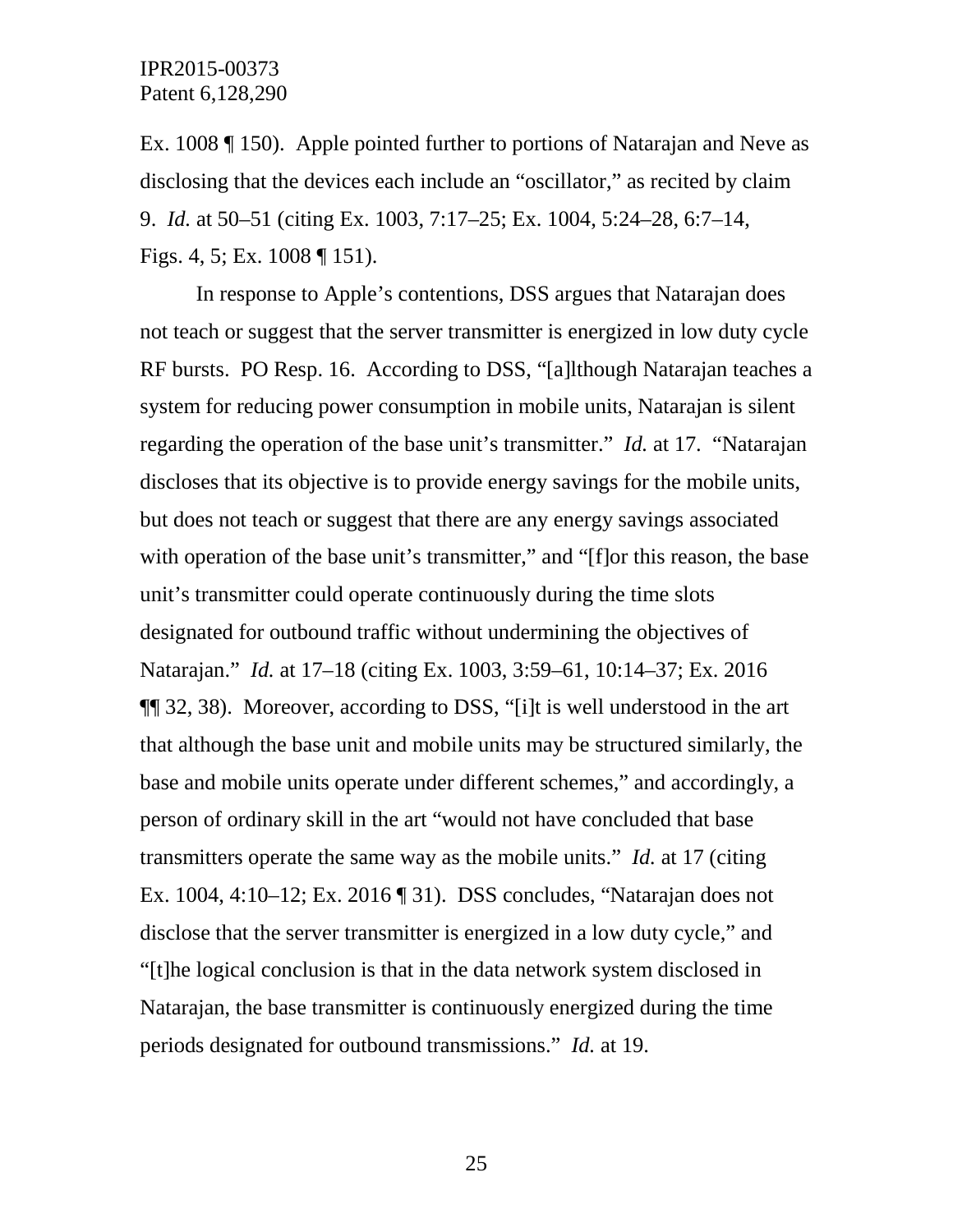In further support of its arguments, DSS points to disclosure in Natarajan that serial channels in the base unit's transmitter "encapsulate data and control information in an HDLC (high-level data link control) packet structure and provide the packet in serial form to the RF transceiver 54," and contends that "HDLC involves continuous transmissions in which special bit sequences—i.e. idle words—are transmitted when no data transmission is required." PO Resp. 21–22 (quoting Ex. 1003, 3:34–37) (emphasis omitted)*.* According to DSS, "[t]he HDLC packet structure disclosed in Natarajan is inconsistent with a server transmitter being energized in low duty cycle RF bursts," and "[i]t is well-known in the art that HDLC is an example of a bit-oriented framing that involves a continuous outbound transmission rather than operation in low duty cycle RF bursts." *Id.* at 20–21 (emphasis omitted). In support of that assertion, DSS quotes the following excerpt from the McGraw Hill Encyclopedia of Networking & Telecommunications: "Bit-oriented framing . . . allows the sender to transmit a long string of bits at one time. . . . The beginning and end of a frame is signaled with a special bit sequence (01111110 for HDLC). If no data is being transmitted, this same sequence is continuously transmitted so the end systems remain synchronized." Ex. 2010, 549 (quoted at PO Resp. 21–22). According to DSS, "Natarajan's disclosure of HDLC, which is used for transmitting 'long strings of data [*sic*] at one time,' directly contradicts the requirement of claim 9 of the '290 Patent that server transmitters be energized in RF bursts." PO Resp. 22. DSS concludes, "a continuous transmission is an antithesis of RF bursts" and "protocols involving transmission of idle words in an absence of active transmissions are inconsistent with server transmitter operating in a low-duty cycle." *Id.* at 22–23.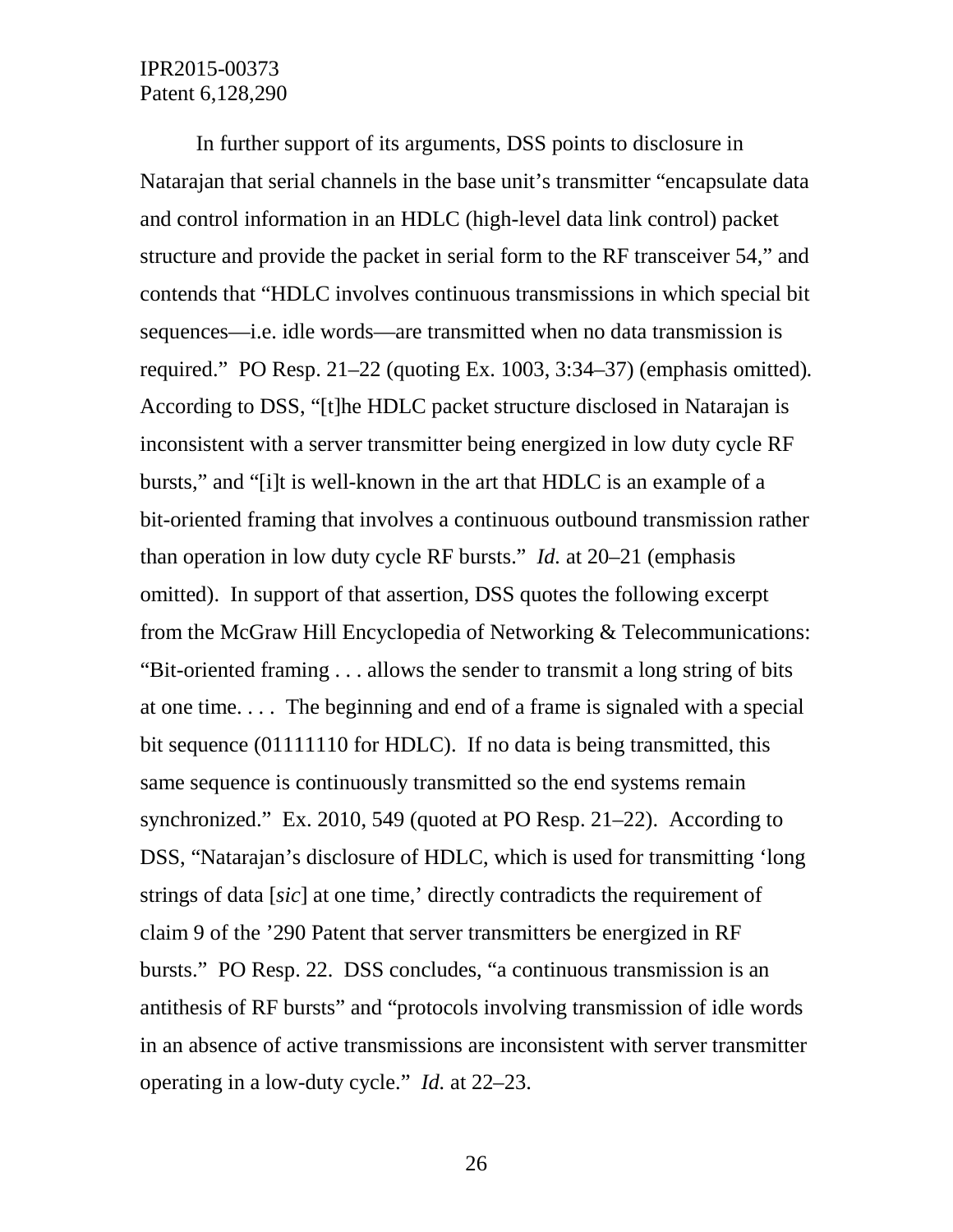DSS further contends that Neve does not cure the alleged deficiencies of Natarajan. PO Resp. 27–33. In particular, according to DSS, Neve does not teach or suggest that server transmitter is energized in low duty cycle RF bursts. *Id.* at 30. DSS acknowledges our finding in the Decision on Institution that Neve does not suggest continuous transmission from the master station and, accordingly, does not teach away from the server transmitter being energized in low duty cycle RF bursts. *Id.*; *see* Dec. 18. DSS contends, however, that "during the time slots designated for outbound transmissions, '[i]f no data is currently required to be transmitted, the master station transmits idle words'" (*id.* (quoting Ex. 1004, 4:48–50)), and argues, "[i]dle words are inconsistent with server transmitter being energized in low duty cycle RF bursts" (*id.*). Again citing Natarajan's disclosure that data is encapsulated into an HDLC packet structure for the RF transceiver and Neve's disclosure of idle word transmission, DSS concludes, "[w]hen Natarajan is considered in view of Neve, it becomes even more apparent that these references, either individually or in combination, do not teach or suggest that server transmitter is energized in low duty cycle RF bursts." *Id.* at 31–32 (citing Ex. 1003, 3:33–37; Ex. 1004, 4:48–50; Ex. 2016 ¶¶ 34, 35, 45).

In reply, Apple argues that a person of ordinary skill in the art would have understood from Natarajan that, when Natarajan's base station is not transmitting, its transmitter is powered off. Reply 3 (citing Ex. 1003, 6:41– 44; Ex. 1008 ¶¶ 27, 115–116; Ex. 1014 ("Hu Decl.") ¶¶ 44–45; Ex. 2015, 68:5–12, 74:7–19, 75:21–76:3). Apple contends, "DSS acknowledges that Natarajan explicitly discloses that the mobile unit transmitters operate in 'low duty cycle RF bursts'" (*id.* at 4 (citing PO Resp. 17; Ex. 2016 ¶ 31)),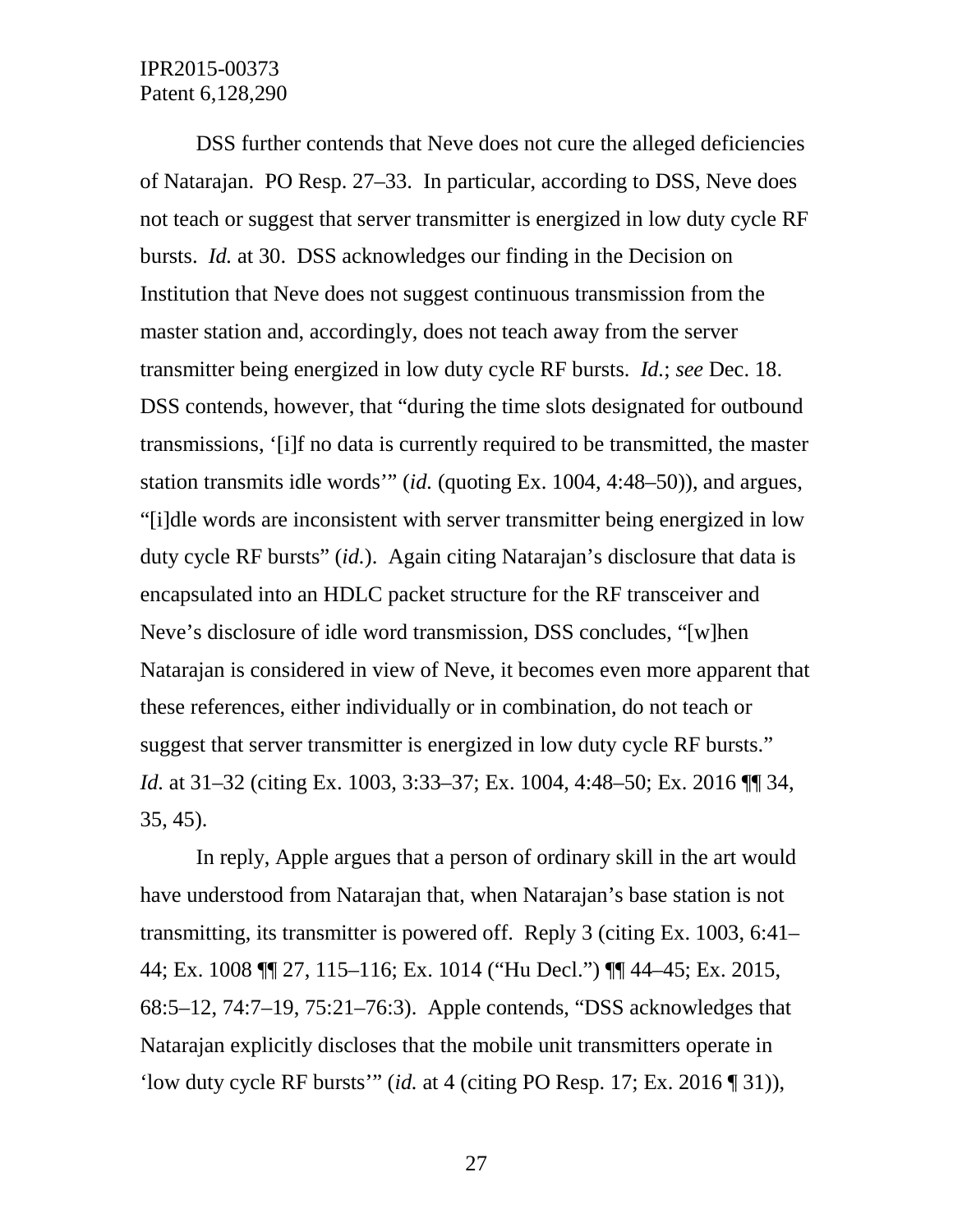"[s]o even if not expressly taught by Natarajan, it would have been plainly obvious to a [person of ordinary skill in the art] to have the base station operate in an analogous manner" (*id.* (citing Ex. 1014 ¶ 45)). In particular, according to Apple, "[t]he 'low duty cycle RF bursts' limitation of claim 9 is not novel," and "[b]ecause the base and mobile stations have the same physical structure, this would have been no more than using a known technique to improve similar devices in the same way." *Id.* (citing Ex. 1003,  $3:7-8$ ; Ex. 1014 ¶ 45).

Apple further points out that, not only is HDLC consistent with low duty cycle RF bursts, contrary to DSS's assertions, but the preferred embodiment in the '290 patent itself utilizes the HDLC protocol. Reply 4–5. According to Apple:

The "basic scheme" of the '290 patent's frame structure is "a form of time division multiple access (TDMA)." ([Ex. 1001], 5:45-50.) The '290 patent states that "[a]s will be *understood by those skilled in the art*, the TDMA system is greatly facilitated by the establishment of a common frame time base between PEA and PDA." (*Id*. at 7:63-65 (emphasis added).) This is accomplished using synchronization beacons (SBs). (*Id*. at 7:65- 67.) Before receiving the SBs, a PEA is associated with the PDA using a succession of Attachment Beacons (ABs), which are "composed of RF bursts," broadcast from the PDA to the PEAs. (*Id*. at 9:8-16, 9:66-10:2.) "This succession of ABs *forms an HDLC channel* using bit-stuffing to delineate the beginning and end of a packet." (*Id*. at 10:2-4 (emphasis added).)

So, the '290 patent uses HDLC to transmit and receive RF bursts. ( $[Ex. 1014]$  ¶ 48-49.) Thus, the '290 patent itself shows that DSS's argument is fallacious.

*Id.* at 5.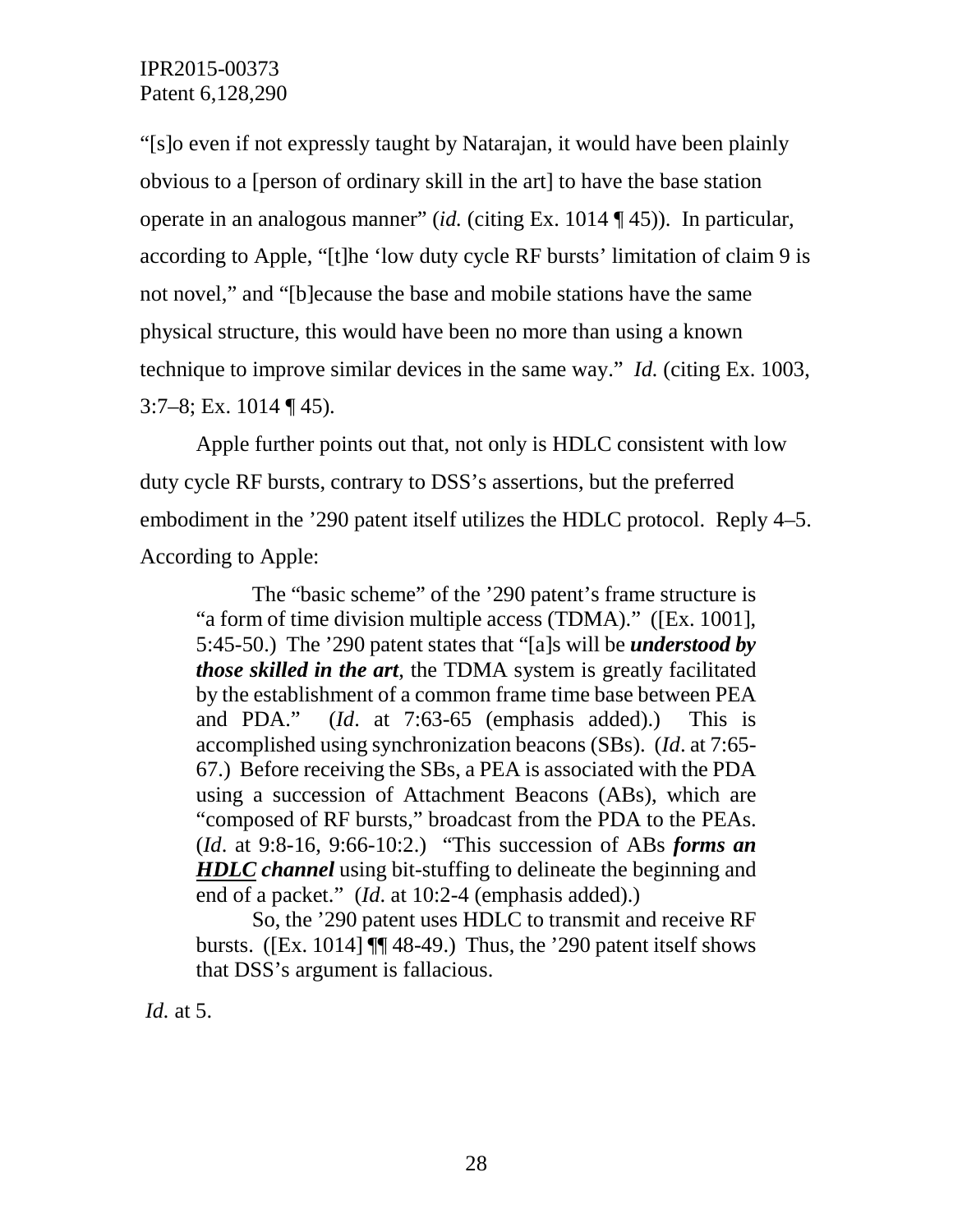Apple additionally contends that DSS's evidence and reliance on Mr. Dezmelyk's testimony regarding HDLC should be disregarded for at least the following four reasons:

First, Mr. Dezmelyk admitted in his deposition that he would not say that he is an expert in the HDLC protocol, he is not inventor on any patents related to the HDLC protocol, he has not received any industry awards, related to the HDLC protocol, he has never lectured on the HDLC protocol, and this and the related district court litigation are the only matters he recollects working on that are even related more generally to wireless communication. Reply 6 (citing Ex. 1011, 19:10–20:4, 21:1–22, 26:15–16).

Second, Mr. Dezmelyk did not consider the most logical reference for information on Natarajan's HDLC protocol when forming his opinions. Reply 7. In particular, Apple points out that Natarajan—indeed, in the very next sentence after the one quoted by DSS as evidence of Natarajan's use of the HDLC protocol—states as follows: "For more information on the HDLC packet structure, see, for example, Mischa Schwartz, Telecommunication Networks: Protocols, Modeling and Analysis, Addison-Wesley (1988)." *Id.* (quoting Ex. 1004, 3:37–40). Apple contends that "the Schwartz book" ([Ex.] 1012) is the most logical resource for a [person of ordinary skill in the art] to consult for information on Natarajan's HDLC packet structure," and "Mr. Dezmelyk acknowledged that a [person of ordinary skill in the art] would have access to Schwartz," and "[y]et Mr. Dezmelyk never looked at Schwartz when considering how Natarajan's HDLC packet structure operates." *Id.* (citing Ex. 1011, 71:11–13; Ex. 1014 ¶ 51).

Third, Schwartz not only demonstrates that Natarajan's HDLC protocol is consistent with low duty cycle communication, but also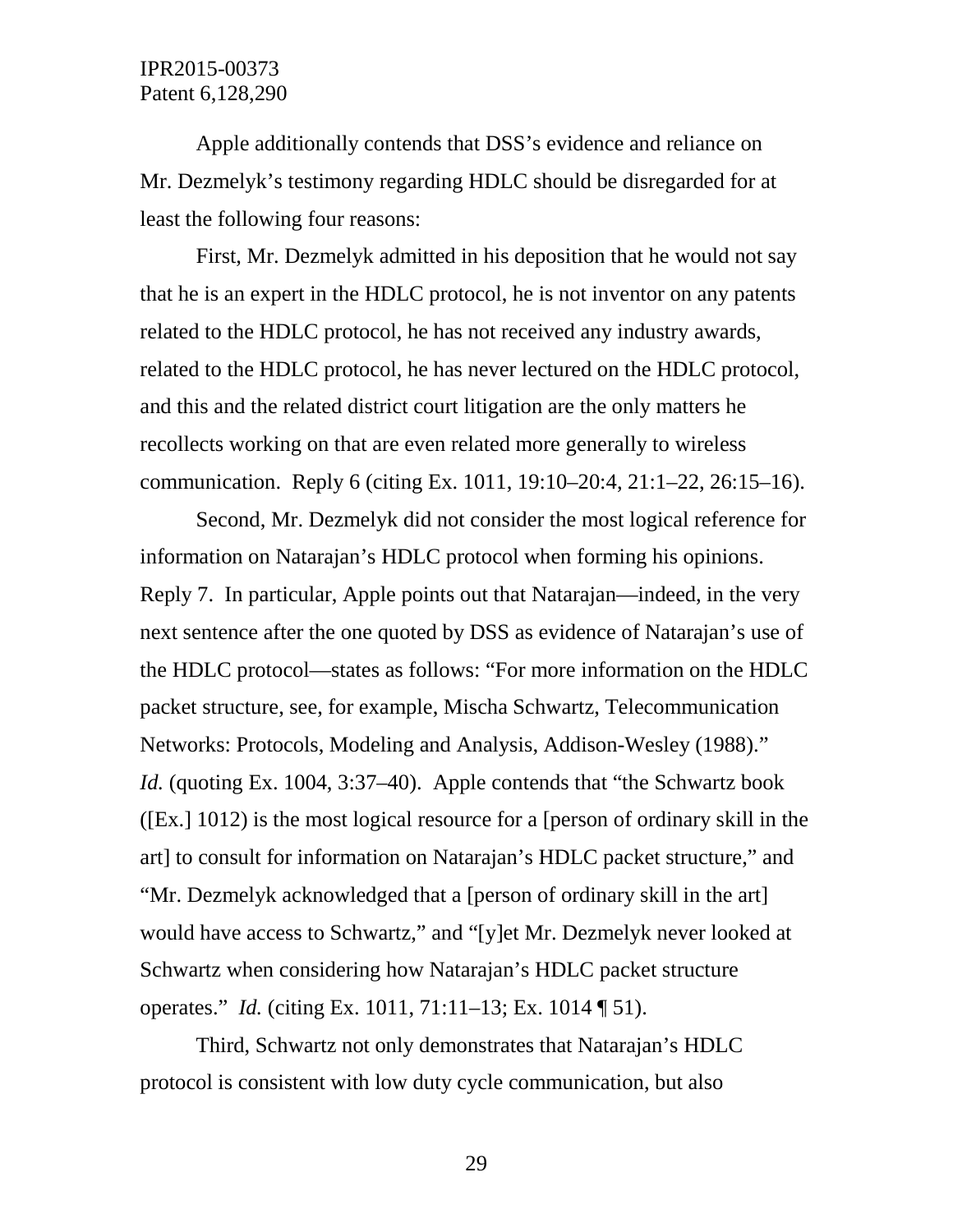illustrates that RF transmissions occur in "bursts." Reply 8–10 (citing Ex. 1012, 135–36 ("When the transmitter reaches its maximum sequence number it is forced to stop transmitting until a frame in the reverse direction is received, acknowledging an outstanding packet."), Figs. 4–9, 4–13 (showing periods where the transmitter is idle between frames); Ex. 1015 ¶¶ 53, 54).

Fourth, the references that DSS and Mr. Dezmelyk "piece[d] together" in support of the argument that Natarajan does not teach low duty cycle RF bursts "do not support the asserted premise." Reply 10–16. Apple argues, for example, that DSS's reliance on the cited excerpt from the Encyclopedia of Networking & Telecommunications is misplaced. *Id.* at 11. According to Apple, whereas "DSS asserts that the cited definition of 'bitoriented framing' shows that HDLC 'involves continuous outbound transmission,'" DSS neglects to acknowledge the very first sentence of the cited section, which indicates that the excerpt "refers to point-to-point wired communication, not to a *point-to-multipoint wireless* system as taught in Natarajan." *Id.* (citing Ex. 1014 ¶ 56; Ex. 2010, 549). Relying on Dr. Hu's testimony, Apple contends "[t]here are fundamental differences and unique challenges between point-to-point wired systems and point-to-multipoint wireless systems," and "the features are not simply interchangeable." *Id.* (citing Ex. 1014 ¶ 57–60). For example, Apple asserts, "continuous transmission of so-called 'idle words' to maintain synchronization when there is no data to transmit" may be "suitable for an isolated point-to-point wired connection," but "would be detrimental to a point-to-multipoint wireless connection because it would interfere with the carefully designed scheduling, waste power, decrease the system data rate, and pollute the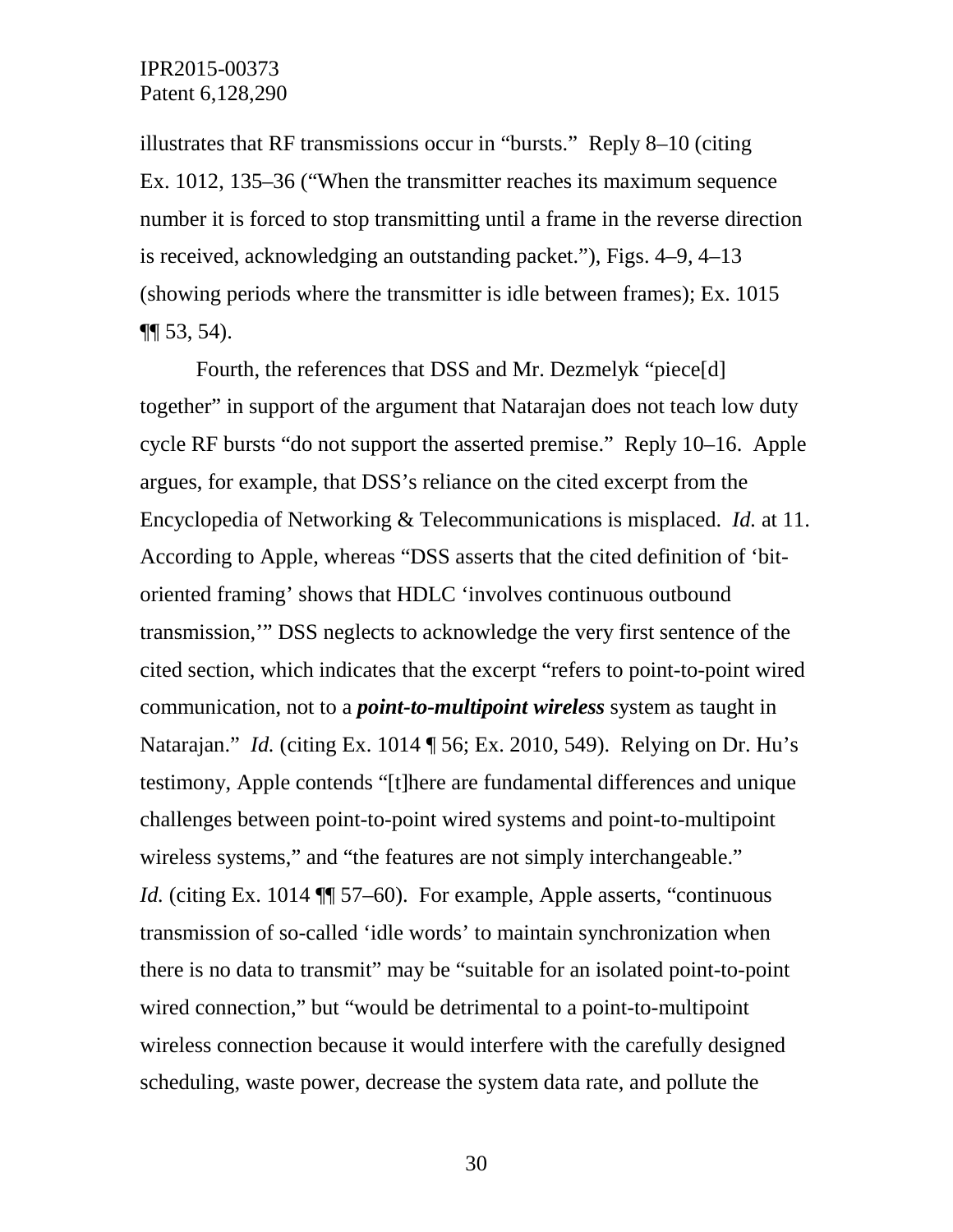wireless channel potentially shared by many devices." *Id.* (citing Ex. 1014 ¶ 59). Apple also points out, for example, that DSS significantly misquotes the cited portion of the Encyclopedia of Networking & Telecommunications (*id.* at 12 (citing PO Resp. 22; Ex. 2010, 549)); that other portions of that same Encyclopedia—not provided by DSS either to the Board or to Mr. Dezmelyk—corroborate Schwartz's description (*id.* at 12–13 (citing Ex. 1011, 101:4–102:7; Ex. 1012, 135; Ex. 1013, 582, Fig. H-2; Ex. 1014 ¶ 62)); and that other evidence relied upon by Mr. Dezmelyk similarly fails to show that Natarajan teaches continuous transmission and underscores his misunderstanding of HDLC (*id.* at 13–15 (citing, e.g., Ex. 1011, 69:17–71:1, 99:12–20; Ex. 1014 ¶¶ 57–60, 64–68; Ex. Ex. 2013, 2; Ex. 2014 § 2.5.6, 4; Ex. 2016 ¶ 35)).

Lastly, Apple contends that "DSS's 'idle words' argument is a red herring." Reply 16 (emphasis omitted). According to Apple, Neve was included in combination with Natarajan to show that synchronizing a base station and peripheral units was well-known to those of ordinary skill in the art, not to suggest that Natarajan operates identically to Neve with respect to the latter's use of idle words. *Id.* at 17.

We are persuaded by each of Apple's arguments presented above, and conclude that it would have been obvious to a person of ordinary skill in the art to energize Natarajan's server transmitter in low duty cycle RF bursts, as recited in claim 9. We find that Natarajan is expressly concerned with "power conservation due to wireless communication," and specifically, with "battery efficient operation of wireless link adapters of mobile computers as controlled by multiaccess protocols used in wireless communication." Ex. 1003, 1:7–13. Although Natarajan describes explicitly only mobile stations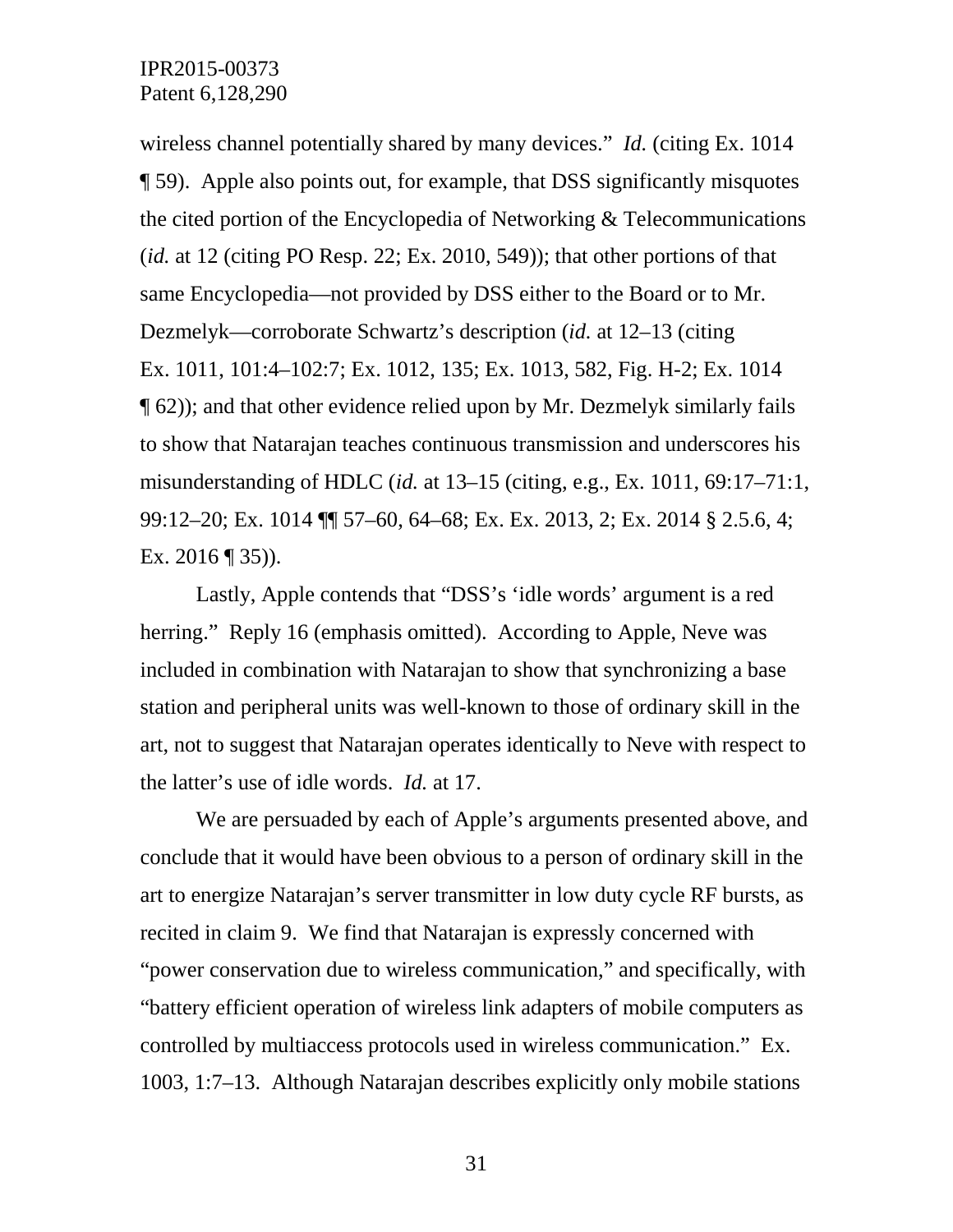as battery-powered devices such as laptop computers, Natarajan also discloses that the base units may be "conventional microcomputer[s]" (*id.* at 2:40–41) and that the mobile units are similarly provided with the same components—e.g., RF transceiver adapter 36, including "a spread spectrum transceiver of convention design" and antenna 38, in the base station; and transceiver adapter 44, including "a spread spectrum transceiver of similar design" and antenna 42, in each mobile unit (*id.* at 2:51–3:2). We are persuaded that a person of ordinary skill in the art would have been motivated by Natarajan to apply the same power-conserving techniques to base units as it is disclosed with respect to mobile units, as well as that it would have been within the skill of the ordinarily skilled artisan to do so. There is no persuasive evidence of record that it would have been "uniquely challenging or difficult for one of ordinary skill in the art" to do so. *See Leapfrog Enters., Inc. v. Fisher-Price, Inc.*, 485 F.3d 1157, 1162 (Fed. Cir. 2007) (citing *KSR*, 550 U.S. at 418). Indeed, as the Court explained in *KSR*, the skilled artisan is "a person of ordinary creativity, not an automaton." 550 U.S. at 420–21.

We also find that Natarajan's disclosure of the HDLC protocol is consistent with Natarajan's base units being energized in low duty cycle RF bursts, as that term is properly construed. *See supra* Section II.C. In that regard, the Schwartz reference (Ex. 1012), which was cited by Natarajan (*see* Ex. 1003, 3:37–40), is significantly more probative of how a person of ordinary skill in the art would have understood Natarajan's reference to HDLC than the Encyclopedia of Networking & Telecommunications excerpt (Ex. 2010) cited by DSS, which, by its own terms, describes HDLC within the context of a point-to-point network. Mr. Dezmelyk's failure to consider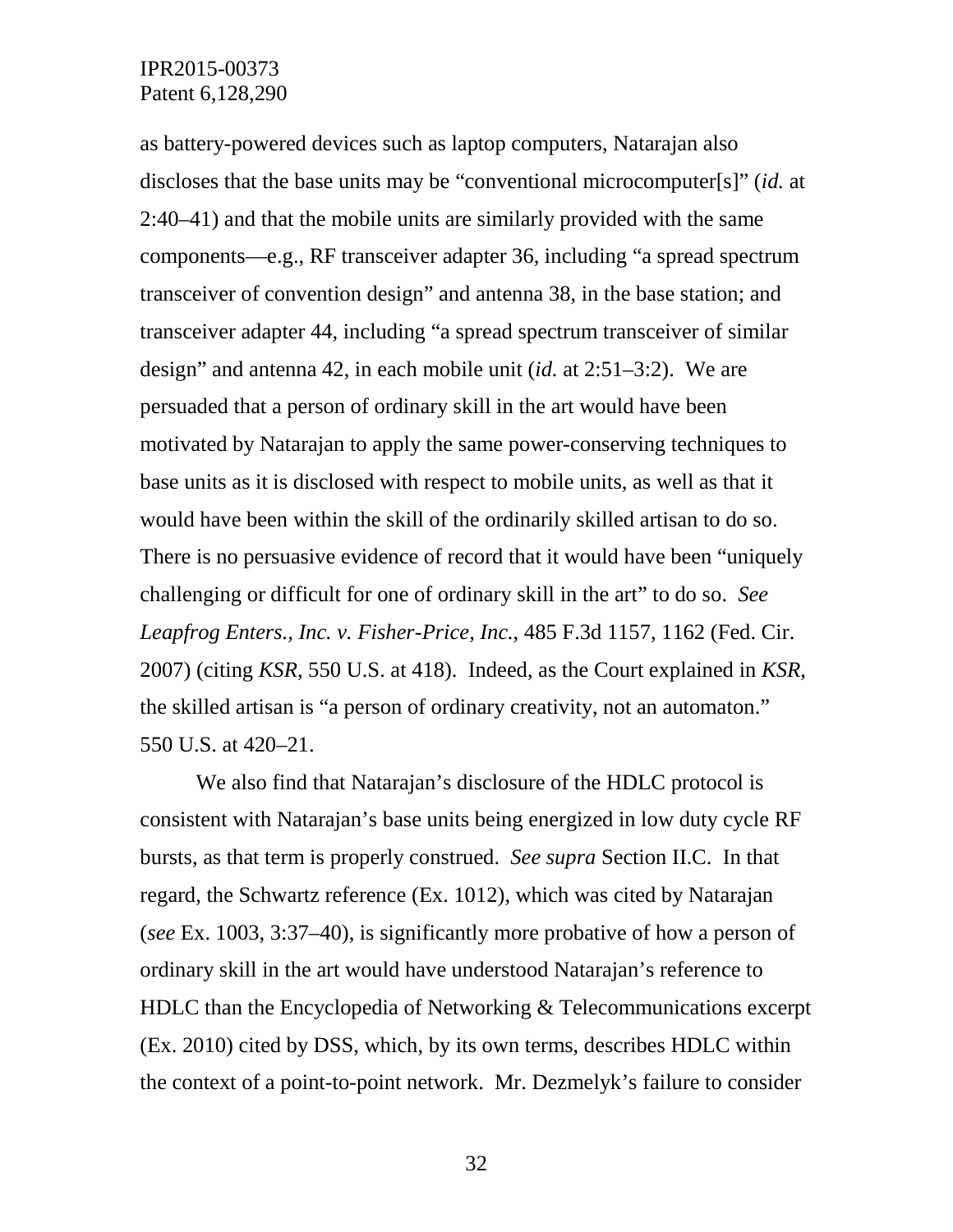Schwartz or other portions of the Encyclopedia of Networking  $\&$ Telecommunications beyond those specifically provided to him by DSS (*see* Ex. 1011, 71:11–73:13, 101:4–102:7, 104:9–11), as well as his admitted lack of expertise regarding the HDLC protocol (*see id.* at 19:13–20:22, 26:15– 16), call into question the credibility of his opinion on HDLC. Accordingly, we do not find persuasive the testimony of Mr. Dezmelyk on that subject. Additionally, the employment of an HDLC channel in the preferred embodiment of the '290 patent (Ex. 1001, 10:2–4) contradicts DSS's assertion that "[t]he HDLC packet structure is inconsistent with a server transmitter being energized in low duty cycle RF bursts" (PO Resp. 20–22).

Finally, because we are not persuaded by DSS's arguments that Natarajan is deficient, we are not persuaded by DSS's arguments that Neve does not cure the alleged deficiencies of Natarajan or that the combination of Neve and Natarajan does not teach or suggest that the server transmitter is energized in low duty cycle RF bursts. PO Resp. 27–33. In this proceeding, Apple relies on Neve only as evidence that it was well-known and would have been obvious to those of ordinary skill in the art for a base station transmitter to send "synchronizing information" to mobile units, as recited in claim 9, which feature Apple contends is suggested but not explicitly described by Natarajan. Pet. 28–29, 40, 44; Reply 16. In contrast, Apple relies on Natarajan alone—not Neve—for the suggestion of "said server . . . transmitter[] being energized in low duty cycle RF bursts." S*ee* Pet. 50–51; Reply 2–16. Accordingly, DSS's contentions that Neve does not separately teach or suggest "said server . . . transmitter[] being energized in low duty cycle RF bursts" are unavailing. *See In re Keller*, 642 F.2d 413, 426 (CCPA 1981) ("[O]ne cannot show non-obviousness by attacking references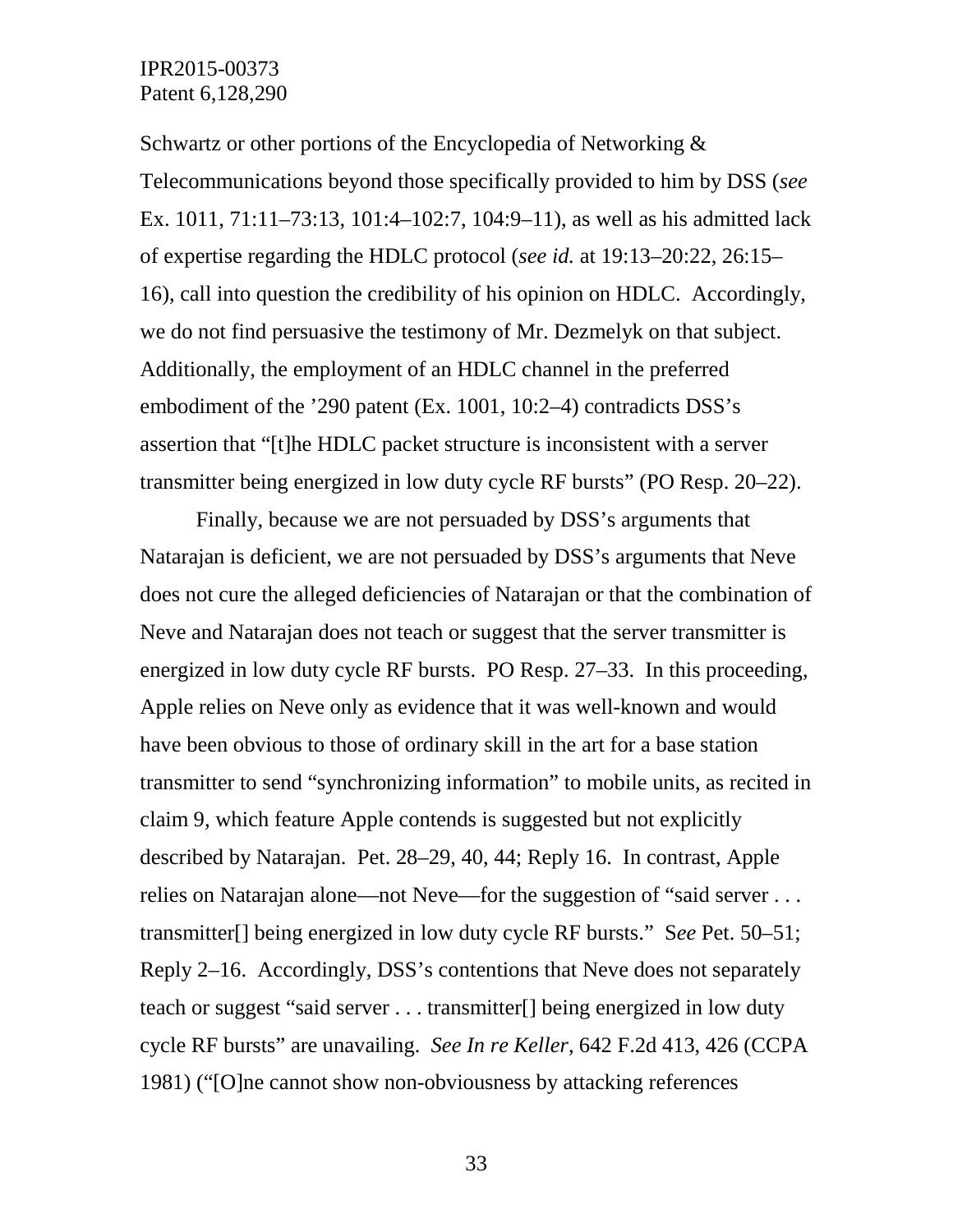individually where, as here, the rejections are based on combinations of references."). Moreover, "[t]he test for obviousness is not whether the features of a secondary reference may be bodily incorporated into the structure of the primary reference; . . . [r]ather, the test is what the combined teachings of the references would have suggested to those of ordinary skill in the art." *Id.* at 425 (citations omitted). We are not persuaded that combination of Neve's teachings on synchronizing information with Natarajan's disclosure would necessitate incorporation of Neve's use of "idle words," let alone that it would require "continuous transmission" or be "inconsistent with server transmitter being energized in low duty cycle RF bursts." PO Resp. 30–33. As we explained in our Decision on Institution, we do not find Neve to suggest continuous transmission from its master station, but instead only transmission of idle words in the event that that there is no data required to be transmitted in the time slots specifically allocated for transmission by the server. Dec. 18.

#### *4. Conclusion of Obviousness*

As explained above, we find, based on Apple's evidence, that the combination of Natarajan and Neve teaches each limitation of claim 9. We also find, based on Apple's evidence, that a skilled artisan would have had reasons, with rational underpinning, to combine these teachings to arrive at the invention of claim 9. We have considered DSS's arguments to the contrary and find them unpersuasive. The parties do not introduce or rely on objective indicia of nonobviousness. After weighing the evidence, we conclude that Apple has shown by a preponderance of the evidence that claim 9 would have been obvious over Natarajan and Neve.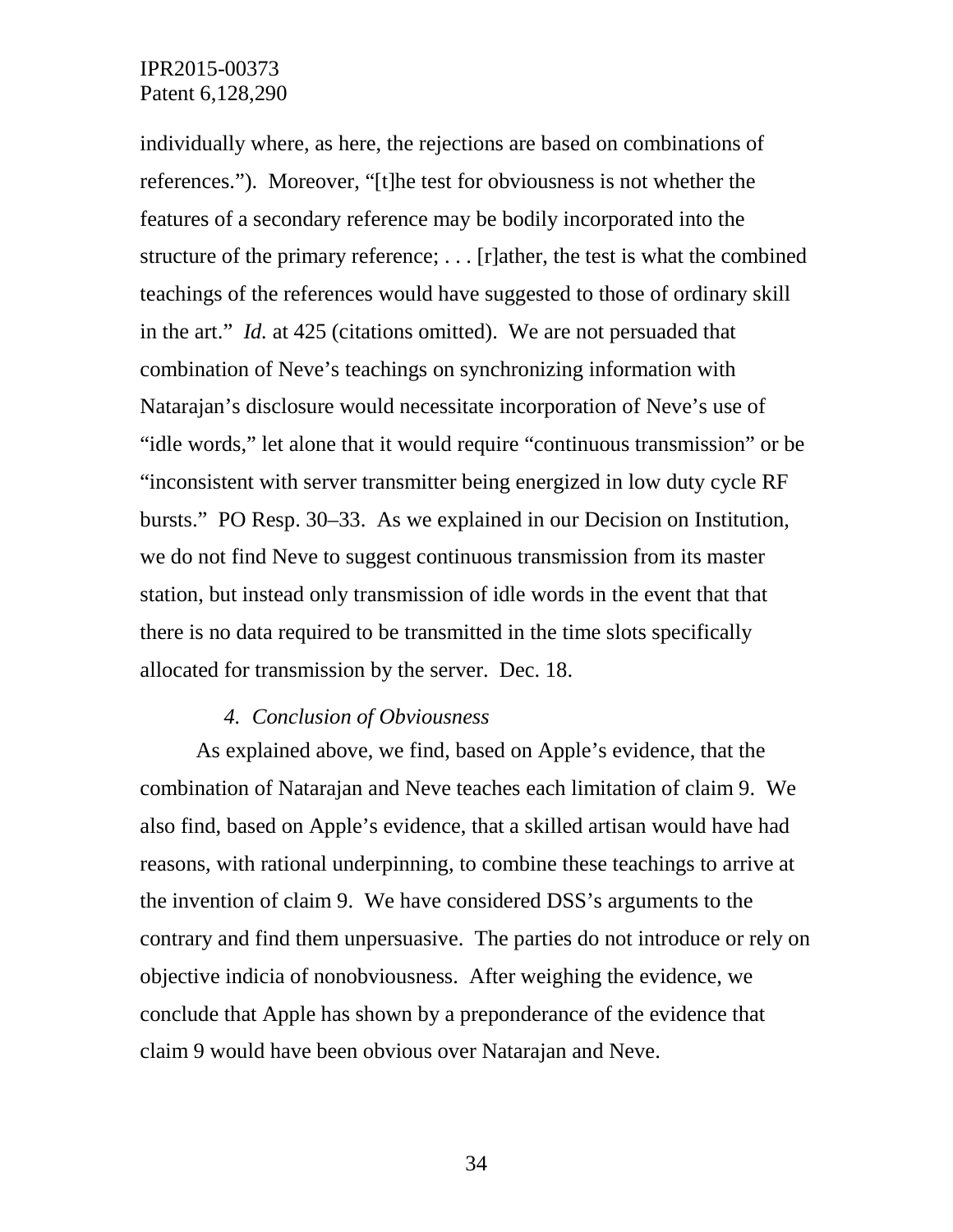Claim 10 depends from claim 9. Apple introduced evidence and argument as to the obviousness of claim 10. Pet. 41, 51. We have considered the evidence in the Petition and are persuaded, for the reasons presented by Apple, that Apple has shown by a preponderance of the evidence that claim 10 would have been obvious over Natarajan and Neve. DSS does not present separate arguments for claim 10. Rather, DSS argues that claim 10 is patentable for the reasons given for claim 9. PO Resp. 36. As explained above, these reasons are not persuasive. By not raising them in its Patent Owner Response, DSS has waived any additional argument regarding claim 10. Scheduling Order, Paper 9, 3 ("The patent owner is cautioned that any arguments for patentability not raised in the response will be deemed waived."); *see also* 37 C.F.R. § 42.23(a) ("Oppositions and replies . . . must include a statement identifying material facts in dispute. Any material fact not specifically denied may be considered admitted.").

#### III. MOTION TO EXCLUDE

Apple filed a Motion to Exclude DSS's Exhibits 2003–2008, 2011– 2014, and 2017. Paper 26 ("Mot. Excl."). DSS filed an Opposition to Apple's Motion to Exclude (Paper 31, "Opp. Mot. Excl.")), and Apple filed a Reply to DSS's Opposition (Paper 32, "Reply Mot. Excl.").

In *inter partes* review proceedings, documents are admitted into evidence subject to an opposing party asserting objections to the evidence and moving to exclude the evidence. 37 C.F.R. § 42.64. As movant, Apple has the burden of showing that an objected-to exhibit is not admissible. 37 C.F.R. § 42.20(c).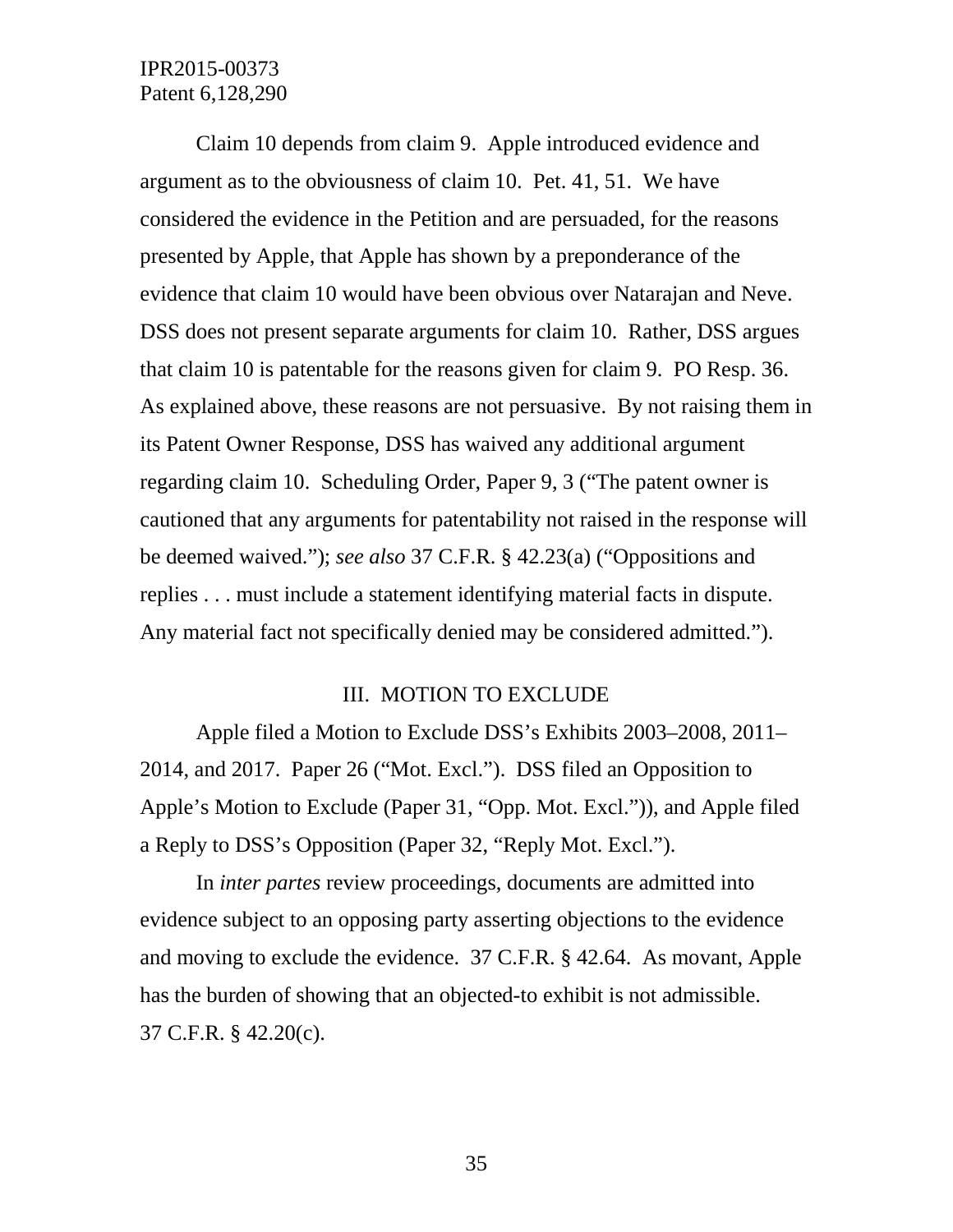For the reasons discussed below, we deny Apple's Motion to Exclude as to all objected-to exhibits.

#### *A. Relevance*

Apple seeks to exclude Exhibits 2003–2008, 2012–2014, and 2017 under Fed. R. Evid. 401 as irrelevant. Mot. Excl. 1–10. First, Apple argues, Exhibits 2003–2008, 2012, and 2013 all bear copyright or filing dates well after the priority date of the '290 patent and, accordingly, are not remotely or sufficiently contemporaneous with the '290 patent to be relevant for the purposes for which they are proffered. *Id.* at 2, 4, 6, 7. Similarly, according to Apple, "Exhibit 2017 is undated, so its relevance also cannot be established because DSS cannot show that Exhibit 2014 is sufficiently contemporaneous with the '290 patent to be relevant." *Id.* at 10. Second, Apple argues, DSS does not cite Exhibits 2003 and 2012–2014 in its Patent Owner Response or identify with any particularity how those exhibits are relevant to this proceeding. *Id.* at 3, 6–9.

DSS responds that Petitioner's allegations are unavailing. Opp. Mot. Excl. 4. DSS points out Fed. R. Evid. 401 provides that evidence is relevant if "it has any tendency to make a fact more or less probable than it would be without the evidence" and "the fact is of consequence in determining the action," and that "[b]oth the Federal Circuit and the Board have recognized that there is a 'low threshold for relevancy.'" *Id.* (citing *OddzOn Prods., Inc. v. Just Toys, Inc.*, 122 F.3d 1396, 1407 (Fed. Cir. 1997); *Laird Techs., Inc. v. GrafTech Int'l Holdings, Inc.*, Case IPR2014-00025, slip op. at 44 (PTAB Mar. 25, 2015) (Paper 45)). DSS also contends that Mr. Dezmelyk—who DSS proffers as an expert witness in this matter—relies on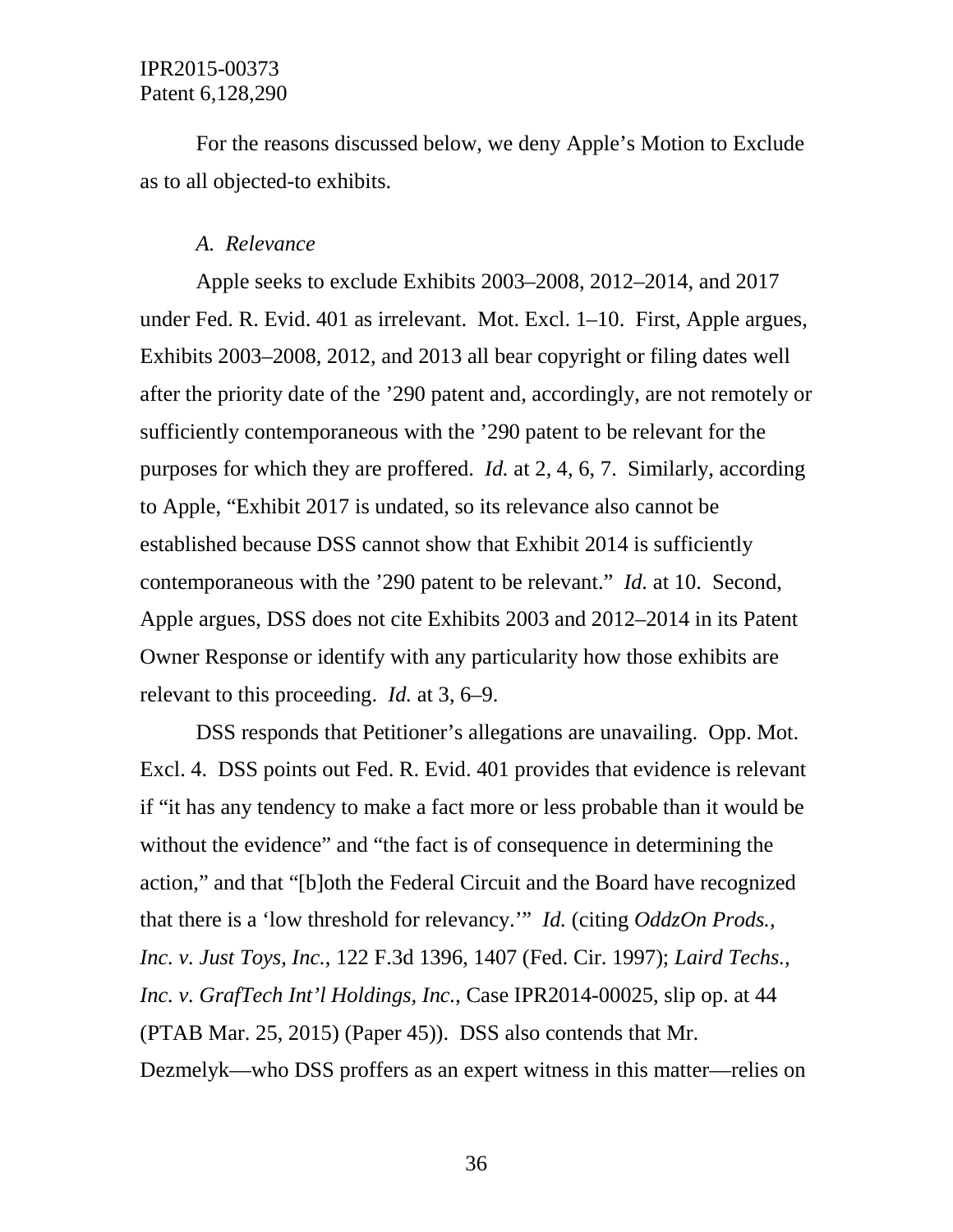each of the objected-to exhibits in his declaration, and therefore, this evidence is relevant for the assessment of his credibility and for establishing the context for his testimony. *Id.* at 6.

We agree with DSS on this issue. In this case, we determine that Apple's arguments concerning the relevance of Exhibits 2003–2008, 2012– 2013, and 2017 in view of their late or uncertain dates concern the weight that we should accord to those exhibits, rather than their admissibility. As explained in *Laird Technologies*, "[a] motion to exclude . . . is not an appropriate mechanism for challenging the sufficiency of evidence or the proper weight that should be afforded an argument." Case IPR2014-00025, slip op. at 42 (Paper 45). Moreover, "[o]ur general approach for considering challenges to the admissibility of evidence was outlined in *Corning Inc. v. DSM IP Assets B.V*., Case IPR2013-00053, slip op. at 19 (PTAB May 1, 2014)," which stated that, "similar to a district court in a bench trial, the Board, sitting as a non-jury tribunal with administrative expertise, is wellpositioned to determine and assign appropriate weight to evidence presented." *Id.* (citing *Donnelly Garment Co. v. NLRB*, 123 F.2d 215, 224 (8th Cir. 1941) ("One who is capable of ruling accurately upon the admissibility of evidence is equally capable of sifting it accurately after it has been received . . . ."). Further, although DSS does not appear to cite Exhibits 2003 and 2012–2014 in its Patent Owner Response, we agree with DSS that those exhibits are relevant for the assessment of Mr. Dezmelyk's credibility to the extent that he has cited them in support of his opinions.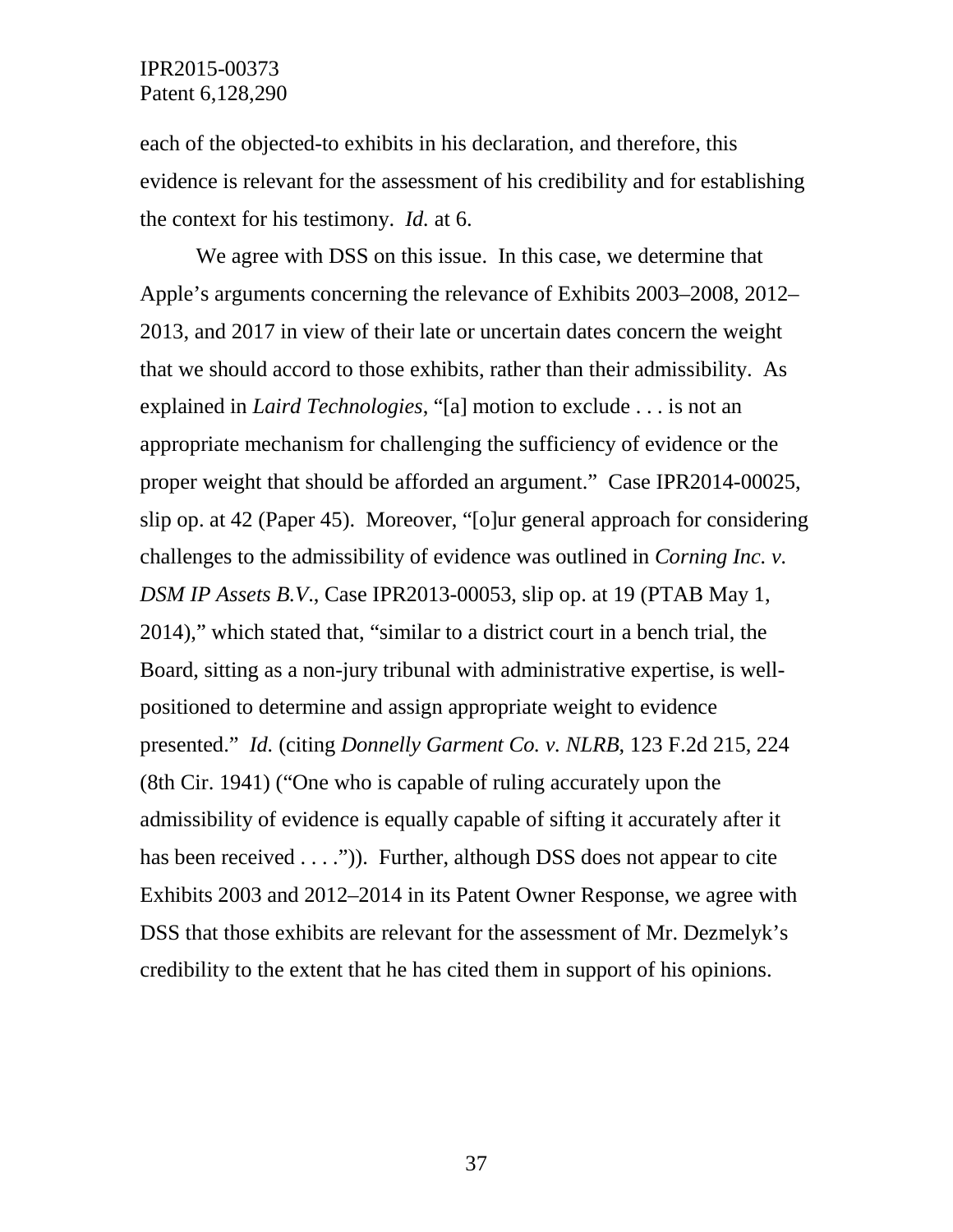#### *B. Hearsay*

Apple additionally seeks to exclude each of Exhibits 2003–2008, 2011–2014, and 2017 as inadmissible hearsay under Fed. R. Evid. 801 not subject to any exception. Mot. Excl. 1–2, 4–8, 10.

DSS responds that each of Exhibits 2003–2008, 2011–2014, and 2017 is admissible because they are offered for what they describe to a person of ordinary skill in the art, rather than for the truth of the matters asserted in them, and "[t]he law is well established that the Board will not exclude evidence that is proffered to show what a [person of ordinary skill in the art] would have known about the relevant field of art." Opp. Mot. Excl. 2 (citing *Liberty Mut. Ins. Co. v. Progressive Cas. Ins.*, Case CBM2012-00010 (PTAB Feb. 24, 2014) (Paper 59)).

In its Reply to DSS's Opposition, Apple argues that DSS and Mr. Dezmelyk simply provide quotations from the objected-to exhibits, rather than offering them "for what they describe to a person of ordinary skill in the art," and, thus, offer them "exactly for the impermissible purpose of proving the truth of the matter asserted therein." Reply Mot. Excl. 1. Moreover, according to Apple, because Exhibits 2003–2008, 2012–2014, and 2017 all post-date the '290 patent or are undated, those exhibits "therefore cannot 'show what one with ordinary skill in the art *would have known* about technical features and developments in the pertinent art'" at the time the invention was made. *Id.* (quoting *Liberty Mut.*, slip op. at 37 (emphasis added by Apple)) (citing 35 U.S.C. § 103(a)).

We agree with DSS on this issue, as well. Although DSS has quoted certain phrases from the references, we understand DSS to have offered each of the objected-to exhibits for the effect that they would have had on the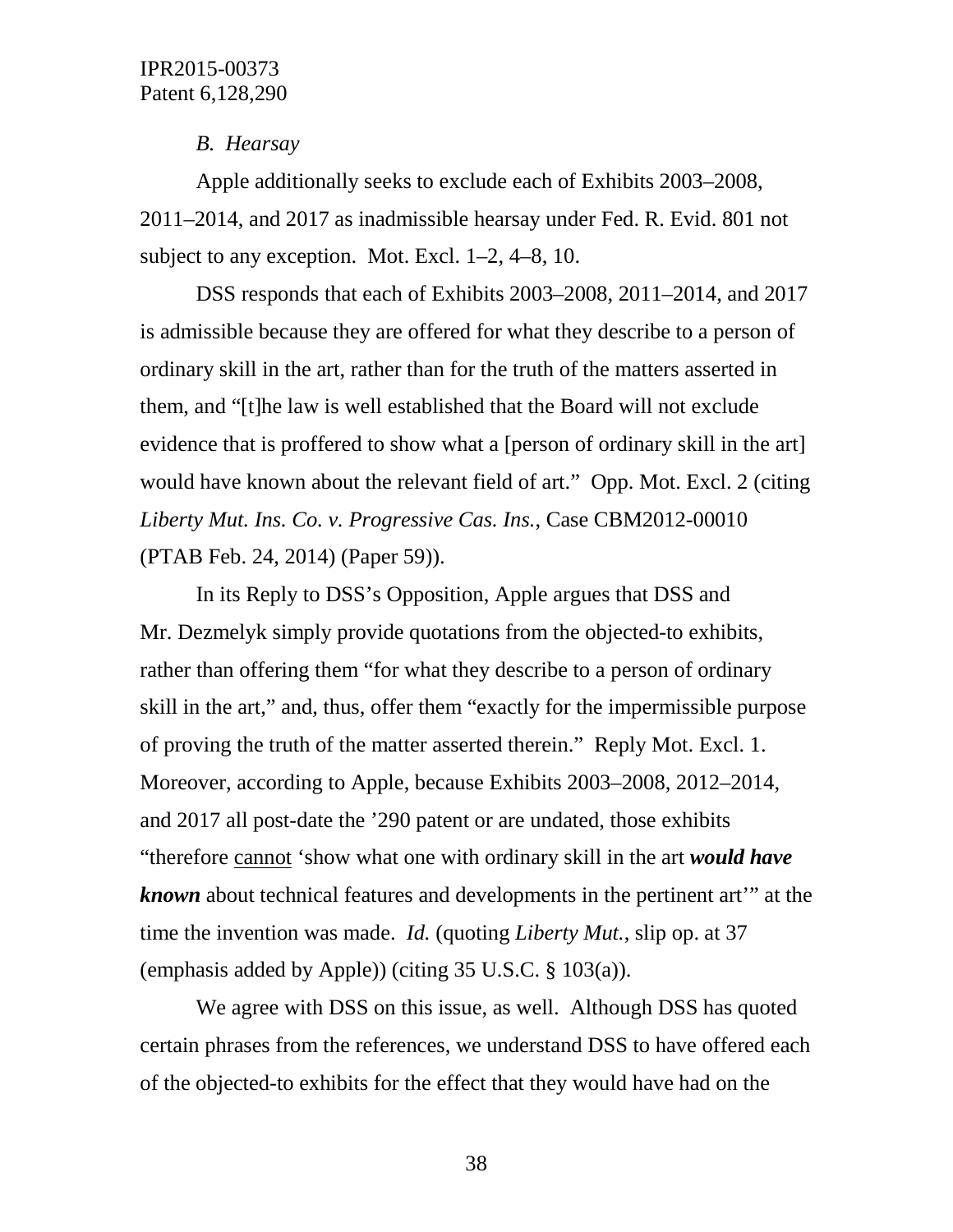understanding of a person of ordinary skill in the art, rather than for the truth of the matters asserted. The portion of Exhibit 2004 cited by DSS, for example, states:

[FIG. 2(a) is a flow chart of the steps performed by the adaptive duty cycle management system shown in FIG. 1] whereby a relatively high duty cycle, e.g. 25%, is applied and FIG. 2(b) is a flow chart showing the special case steps performed by the adaptive duty cycle management system whereby a relatively low duty cycle, e.g. 2%, is applied ....

Ex. 2004, 4:13–16 (cited at PO Resp. 13). We understand DSS to have cited this text only for the alleged effect that the statements "high duty cycle, e.g. 25%" and "low duty cycle, e.g. 2%" would have on the ordinarily skilled reader, in support of DSS's conclusion that a person of ordinary skill in the art "would have understood that a server transmitter is energized in a low duty cycle when the server transmitter is energized for less than ten percent (10%) of the total duration designated for outbound transmissions." PO Resp. 12. Whether or not it is "true" that Figures 2(b) and 2(b) of Exhibit 2004 are flow charts of systems whereby relatively high (e.g., 25%) and low (e.g., 2%) duty cycles are applied, respectively, has no discernable bearing on DSS's conclusion. We find that a similar analysis applies with respect to each of the other objected-to exhibits, with respect to which DSS's conclusions do not turn on whether the described systems truly operated according to the specified duty cycles (Exs. 2003, 2005–2008) or truly transmitted data in the manner specified (Exs. 2011–2014, 2017).

### *C. Conclusion*

For the foregoing reasons, Apple's Motion to Exclude Exhibits 2003– 2008, 2011–2014, and 2017 is denied.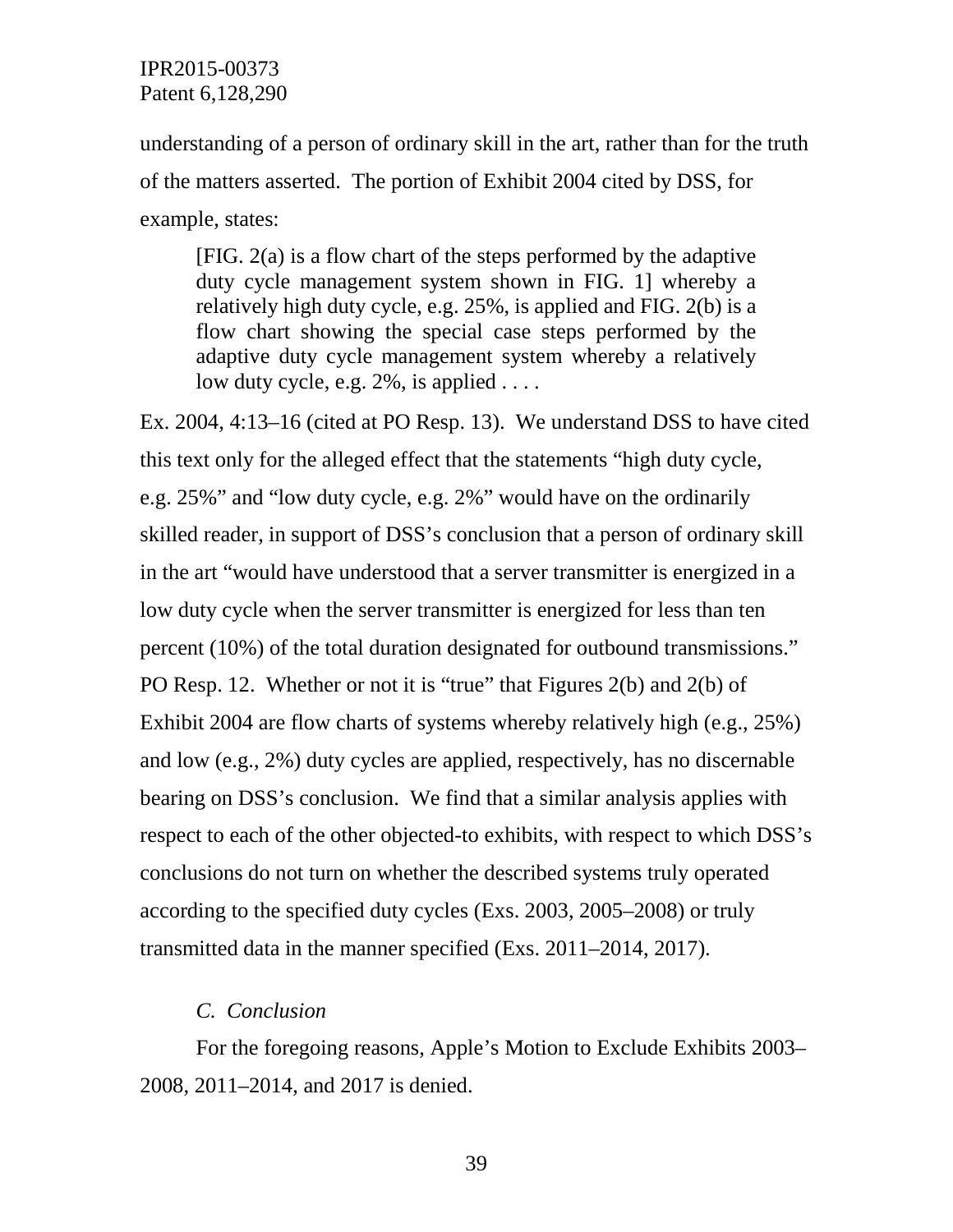#### IV. MOTION FOR OBSERVATION

DSS filed a Motion for Observation regarding Dr. Hu's crossexamination. Paper 28 ("Obs."). Apple, in turn, filed a Response. Paper 30 ("Obs. Resp."). To the extent DSS's Motion for Observation pertains to testimony purportedly impacting Dr. Hu's credibility, we have considered DSS's observations and Apple's responses in rendering this Final Written Decision, and accorded Dr. Hu's testimony appropriate weight where necessary. *See* Obs. 2–6; Obs. Resp. 1–5.

#### V. CONCLUSION

Apple has demonstrated by a preponderance of the evidence that claims 9 and 10 of the '290 patent are unpatentable under 35 U.S.C. § 103(a) over Natarajan and Neve.

#### VI. ORDER

For the reasons given, it is

ORDERED, based on a preponderance of the evidence, that claims 9 and 10 of U.S. Patent No. 6,128,290 are held unpatentable;

FURTHER ORDERED that judgment is entered against DSS with respect to claims 6 and 7 of U.S. Patent No. 6,128,290;

FURTHER ORDERED that Apple's Motion to Exclude is DENIED; and

FURTHER ORDERED, because this is a final written decision, that the parties to this proceeding seeking judicial review of our Decision must comply with the notice and service requirements of 37 C.F.R. § 90.2.